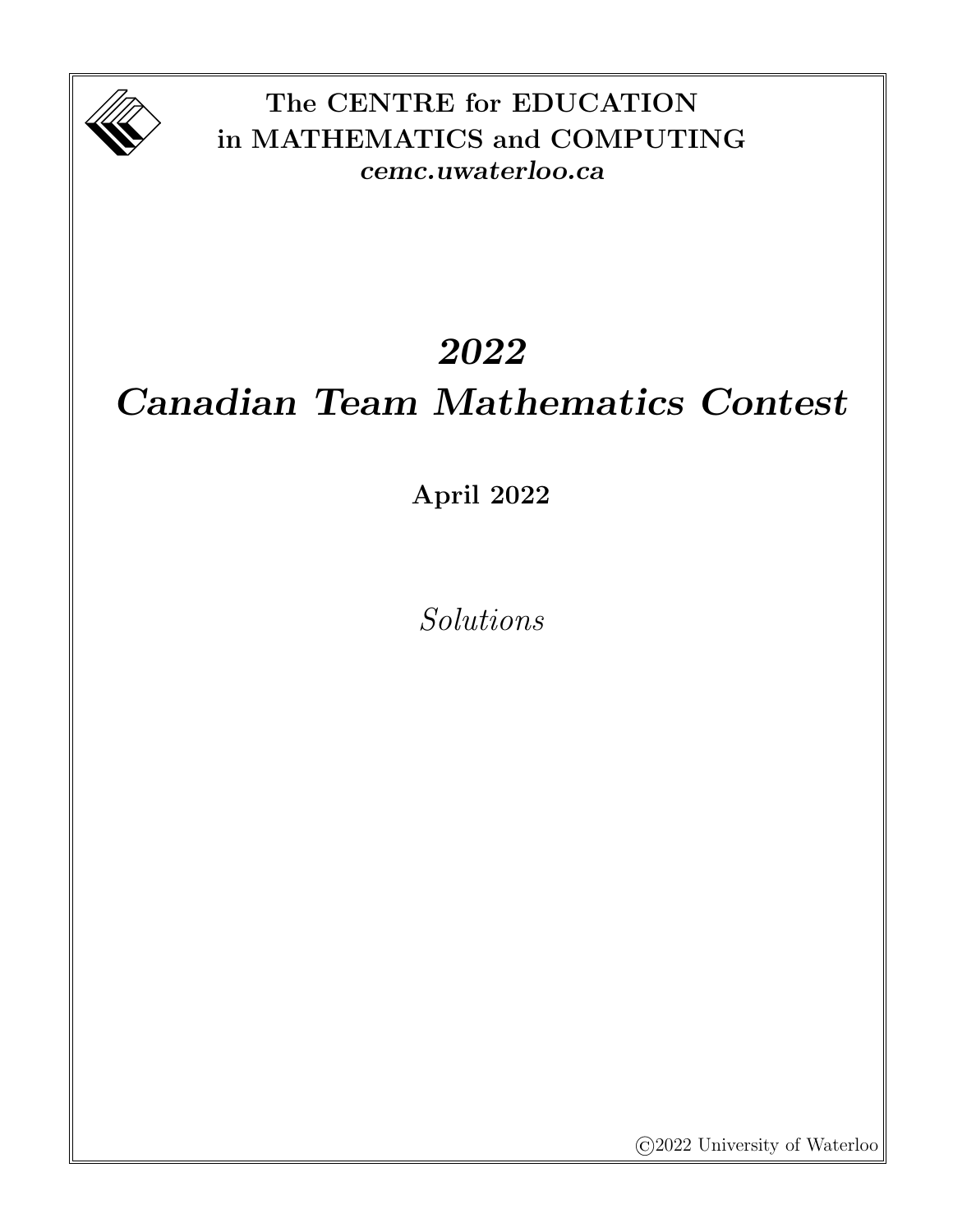#### Individual Problems

1. From the bar graph, 11 students chose chocolate ice cream, 5 students chose strawberry ice cream, and 8 students chose vanilla ice cream.

The total number of students is  $11 + 5 + 8 = 24$ , so the answer is  $\frac{11}{24}$ 24

ANSWER:  $\frac{11}{24}$ 

.

2. Since  $EB = BC = CE$ ,  $\triangle BCE$  is equilateral so  $\angle BEC = 60^{\circ}$ . Since  $DF$  is parallel to  $EB$ ,  $\angle FDC = \angle BEC = 60^{\circ}$ . Since AB is parallel to DC and AD is perpendicular to AB, AD is also perpendicular to DC, so  $\angle ADC = 90^\circ$ . Therefore,  $\angle FDA = \angle ADC - \angle FDC = 90^{\circ} - 60^{\circ} = 30^{\circ}$ . Answer: 30◦

3. Let x the real number satisfying  $BC = 6x$ . From  $AB : BC = 1 : 2$  we get that  $AB = 3x$ . From  $BC : CD = 6 : 5$  we get that  $CD = 5x$ . This means  $AD = AB + BC + CD = 3x + 6x + 5x = 14x$ . We are given that  $AD = 56$ , so  $56 = 14x$  or  $x = 4$ . Therefore,  $AB = 3x = 3(4) = 12$ .

Answer: 12

4. The terms being added and subtracted are the integers  $2(1)$ ,  $2(2)$ ,  $2(3)$ , and so on up to  $2(1011)$ . This means there are 1011 terms in total, which is an odd number of terms.

We will now insert parentheses to group the terms in pairs starting with the first two terms, then the second two terms, and so on.

Since the total number of terms is odd, 2022 will not be grouped with another term:

$$
S = (2 - 4) + (6 - 8) + (10 - 12) + \cdots + (2014 - 2016) + (2018 - 2020) + 2022
$$

Each of the parenthetical expressions is equal to  $-2$ , and the number of parenthetical expressions is  $1011 - 1$ 2  $= 505.$ Therefore,

$$
S = 505(-2) + 2022 = -1010 + 2022 = 1012
$$

Answer: 1012

5. Suppose  $12n = k^2$  for some integer k. Then  $k^2$  is even and so k must be even, which means  $\frac{k}{2}$ 2 is an integer.

Dividing both sides of  $12n = k^2$  by 4 gives  $3n = \left(\frac{k}{2}\right)$ 2  $\int_{0}^{2}$ , and since  $\frac{k}{2}$ 2 is an integer, this means 3n is a perfect square.

We are given that  $200 < n < 250$ , which implies  $600 < 3n < 750$ .

The perfect squares between 600 and 750 are 625, 676, and 729, among which 729 is the only multiple of 3, so  $3n = 729$  or  $n = 243$ .

This value of *n* satisfies  $200 < n < 250$ , and  $12n = 2916 = 54^2$ .

We have shown that  $n = 243$  is the only n that satisfies the conditions, so it must be the largest. Answer: 243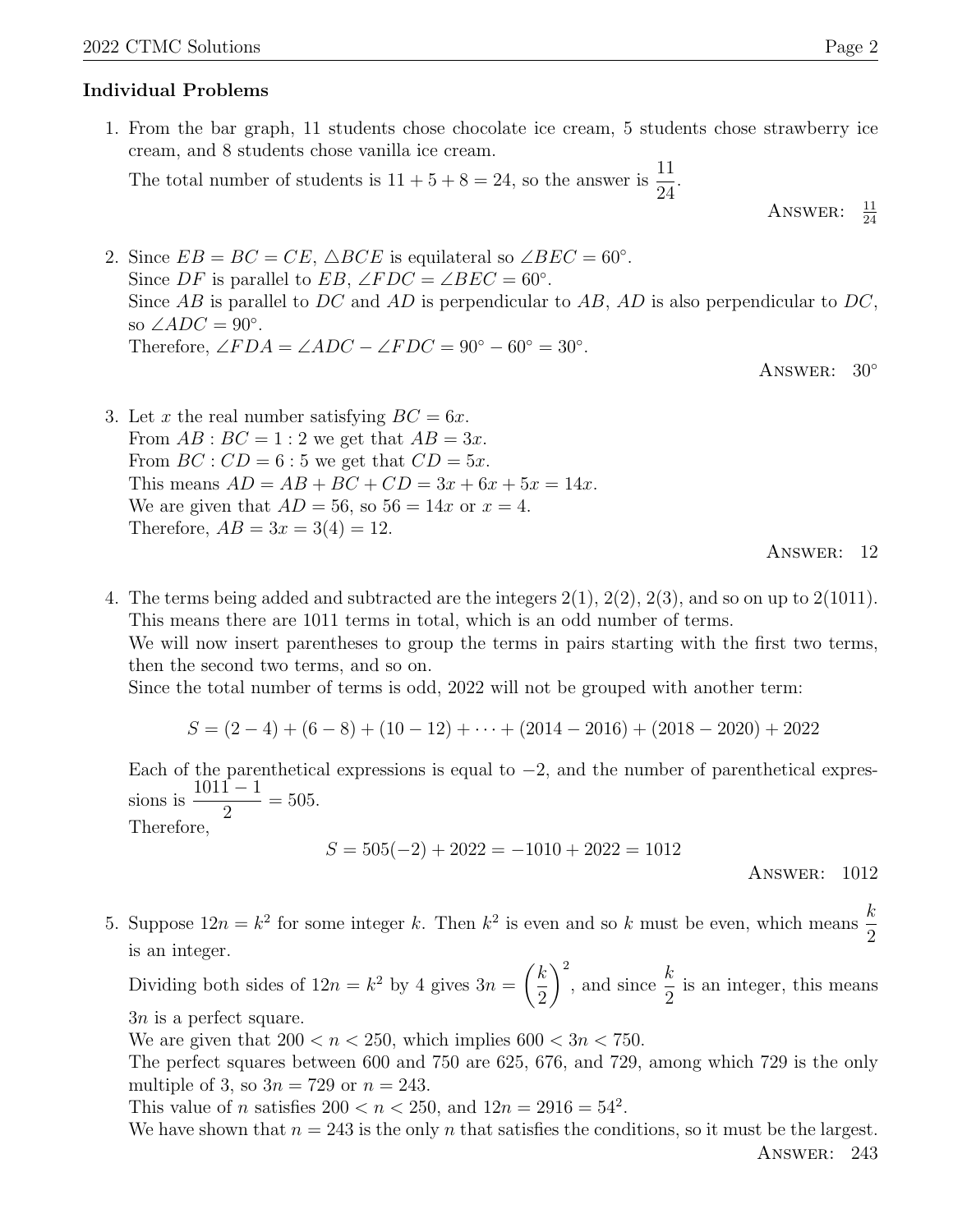- 6. Substituting  $B = 3C$  into  $D = 2B C$  gives  $D = 2(3C) C = 5C$ . Substituting  $D = 5C$  and  $B = 3C$  into  $A = B + D$  gives  $A = 3C + 5C = 8C$ . Since  $A = 8C$  is a two-digit integer, we must have  $10 \leq 8C \leq 99$ , so  $\frac{10}{2}$ 8  $\leq C \leq \frac{99}{2}$ 8 . Since C is an integer, this implies  $2 \leq C \leq 12$ . We also know that C is a two-digit integer, so  $10 \leq C$ , which means that  $C = 10$ ,  $C = 11$ , or  $C = 12.$ Using the equations from earlier, we have  $A + B + C + D = 8C + 3C + C + 5C = 17C$ , so the larger C is, the larger  $A + B + C + D$  is. With  $C = 12$ , we get  $A = 8(12) = 96$ ,  $B = 3(12) = 36$ , and  $D = 5(12) = 60$ , which are all two-digit integers. Therefore, the conditions are satisfied when  $C = 12$ , its largest possible value, which means  $C = 12$  corresponds to the largest possible value of  $A + B + C + D$ . Therefore, the answer is  $A + B + C + D = 17C = 17(12) = 204$ .
	- Answer: 204

7. We can rewrite the given expression as follows:

$$
3 \times 10^{500} - 2022 \times 10^{497} - 2022 = 3000 \times 10^{497} - 2022 \times 10^{497} - 2022
$$
  
=  $(3000 - 2022) \times 10^{497} - 2022$   
=  $978 \times 10^{497} - 2022$   
=  $(978 \times 10^{497} - 1) - 2021$ 

The integer  $978 \times 10^{497} - 1$  is the 500-digit integer with leading digits 977 followed by 497 9's. Thus, the digits of the given integer, from left to right, are 9, 7, and 7 followed by  $497-4 = 493$ 9's, and the final four digits are  $9 - 2 = 7$ ,  $9 - 0 = 9$ ,  $9 - 2 = 7$ , and  $9 - 1 = 8$ . Therefore, the sum of the digits of the integer is

$$
9 + 7 + 7 + (493 \times 9) + 7 + 9 + 7 + 8 = 4491
$$
  
Answer: 4491

8. By rearranging, we get

$$
\frac{2n^3 + 3n^2 + an + b}{n^2 + 1} = \frac{2n^3 + 2n + 3n^2 + 3 + (a - 2)n + (b - 3)}{n^2 + 1}
$$

$$
= \frac{2n(n^2 + 1) + 3(n^2 + 1) + (a - 2)n + (b - 3)}{n^2 + 1}
$$

$$
= 2n + 3 + \frac{(a - 2)n + (b - 3)}{n^2 + 1}
$$

The quantity  $2n + 3$  is an integer if n is an integer, so the given expression in n is an integer exactly when  $\frac{(a-2)n + (b-3)}{2}$  $\frac{n^2+1}{n^2+1}$  is an integer. Suppose that  $a - 2 \neq 0$  and consider the functions  $f(x) = x^2 + 1$ ,  $g(x) = (a - 2)x + b - 3$ , and  $h(x) = f(x) - g(x) = x^2 - (a - 2)x + 4 - b.$ The graph of  $h(x)$  is a parabola with a positive coefficient of  $x^2$ , which means that there are finitely many integers n with the property that  $h(n) \leq 0$  (there could be no such integers). Since  $h(n) = f(n) - g(n)$ , we have shown that there are only finitely many integers n for which

 $q(n) < f(n)$  is false.

The graph of  $g(x)$  is a line that is neither vertical nor horizontal since  $a - 2 \neq 0$ , so there must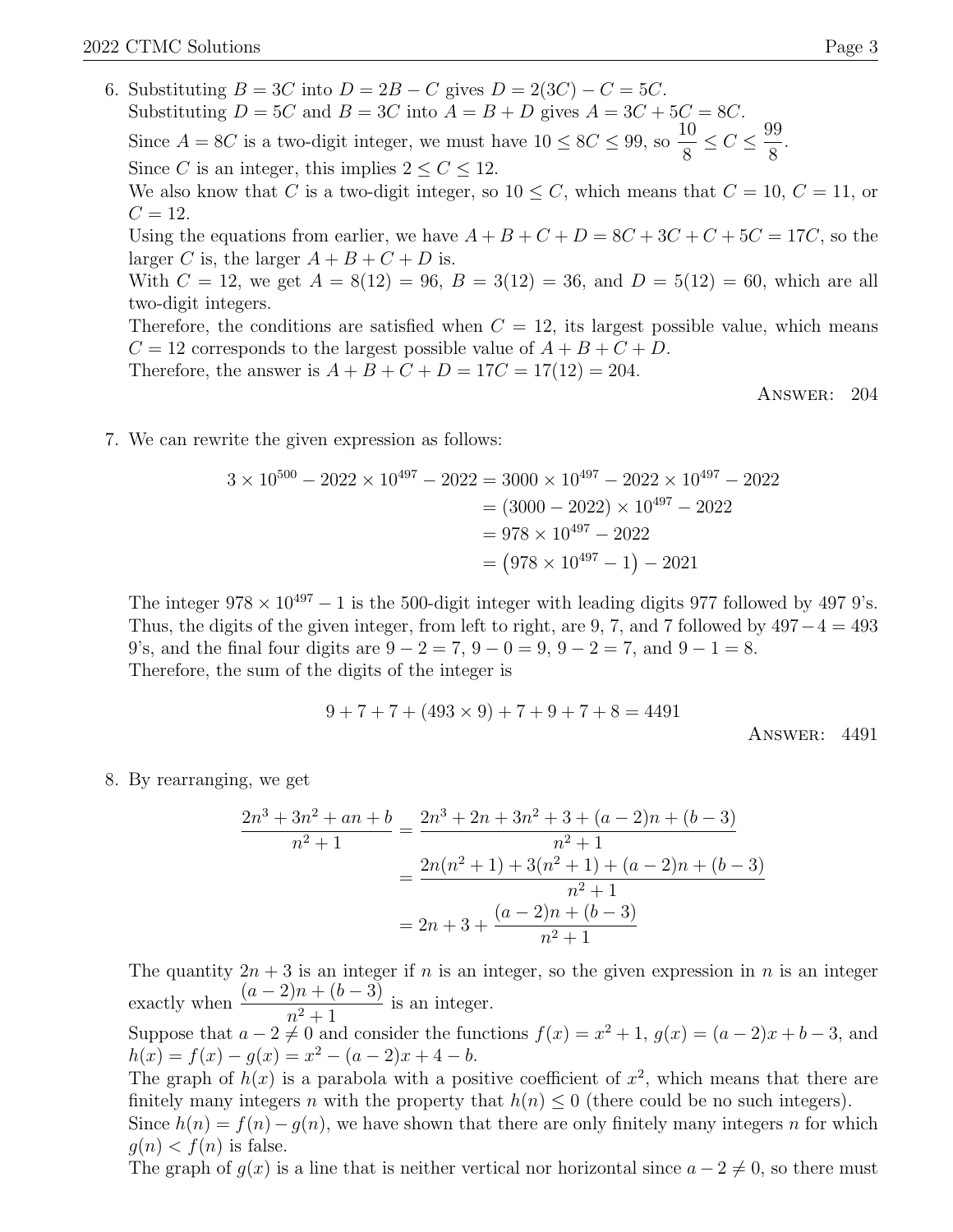be infinitely many integers for which  $g(n) > 0$ .

Since infinitely many integers satisfy  $0 < g(n)$  and only finitely many integers fail  $g(n) < f(n)$ , there must exist an integer n with the property that  $0 < g(n) < f(n)$ . This means there exists an integer  $n$  for which

$$
0 < \frac{g(n)}{f(n)} < 1
$$

but this means

$$
\frac{g(n)}{f(n)} = \frac{(a-2)n + b - 3}{n^2 + 1}
$$

is not an integer. Therefore, we have shown that if  $a - 2 \neq 0$ , then there is an integer n for which the expression in the problem is not an integer, so we conclude that  $a - 2 = 0$  or  $a - 2$ . We now have that the expression in the question is equivalent to

$$
2n + 3 + \frac{b-3}{n^2 + 1}
$$

which is an integer exactly when  $\frac{b-3}{3}$  $\frac{6}{n^2+1}$  is an integer. If  $b-3$  is positive, then n can be chosen so that  $n^2+1$  is larger than  $b-3$ , which would mean that the positive expression  $\frac{b-3}{2}$  $\frac{0}{n^2+1}$  is not an integer.

Similarly, if  $b-3$  is negative, then there are integers n for which  $\frac{b-3}{2}$  $\frac{0}{n^2+1}$  is not an integer. This shows that if  $b - 3 \neq 0$ , then there are integers n for which the expression in the question is not an integer.

We can conclude that  $b-3=0$ , or  $b=3$ .

Therefore, we have that  $a = 2$  and  $b = 3$ , so the expression given in the problem is equivalent to

$$
2n + 3 + \frac{(2-2)n + (3-3)}{n^2 + 1} = 2n + 3
$$

Thus, the answer to the question is  $2(4) + 3 = 11$ .

ANSWER: 11

9. We will use the fact that if two circles are externally tangent, then the line connecting their centres passes through the point of tangency.

centres passes through the point of tangency.<br>The side lengths of  $\triangle ABC$  are  $AB = (\sqrt{3}-1)+(3-1)$ frough the point of tangency.<br>
of  $\triangle ABC$  are  $AB = (\sqrt{3}-1)+(3-\sqrt{3}) = 2$ ,  $AC = (\sqrt{3}-1)+(1+\sqrt{3}) = 2\sqrt{3}$ , The side lengths of  $\triangle ABC$  are  $AB =$ <br>and  $BC = (3 - \sqrt{3}) + (1 + \sqrt{3}) = 4$ . Notice that

$$
AB2 + AC2 = 22 + (2\sqrt{3})2
$$
  
= 4 + 12  
= 16  
= 4<sup>2</sup>  
= BC<sup>2</sup>

and so the sides of  $\triangle ABC$  satisfy  $BC^2 = AB^2 + AC^2$ . By the *converse* of the Pythagorean theorem,  $\triangle ABC$  has  $\angle CAB = 90^\circ$ .

Therefore, the area of  $\triangle ABC$  is  $\frac{1}{2}$ 2  $\times AB \times AC = \frac{1}{2}$ 2  $\times$  2  $\times$  2  $\sqrt{3} = 2\sqrt{3}.$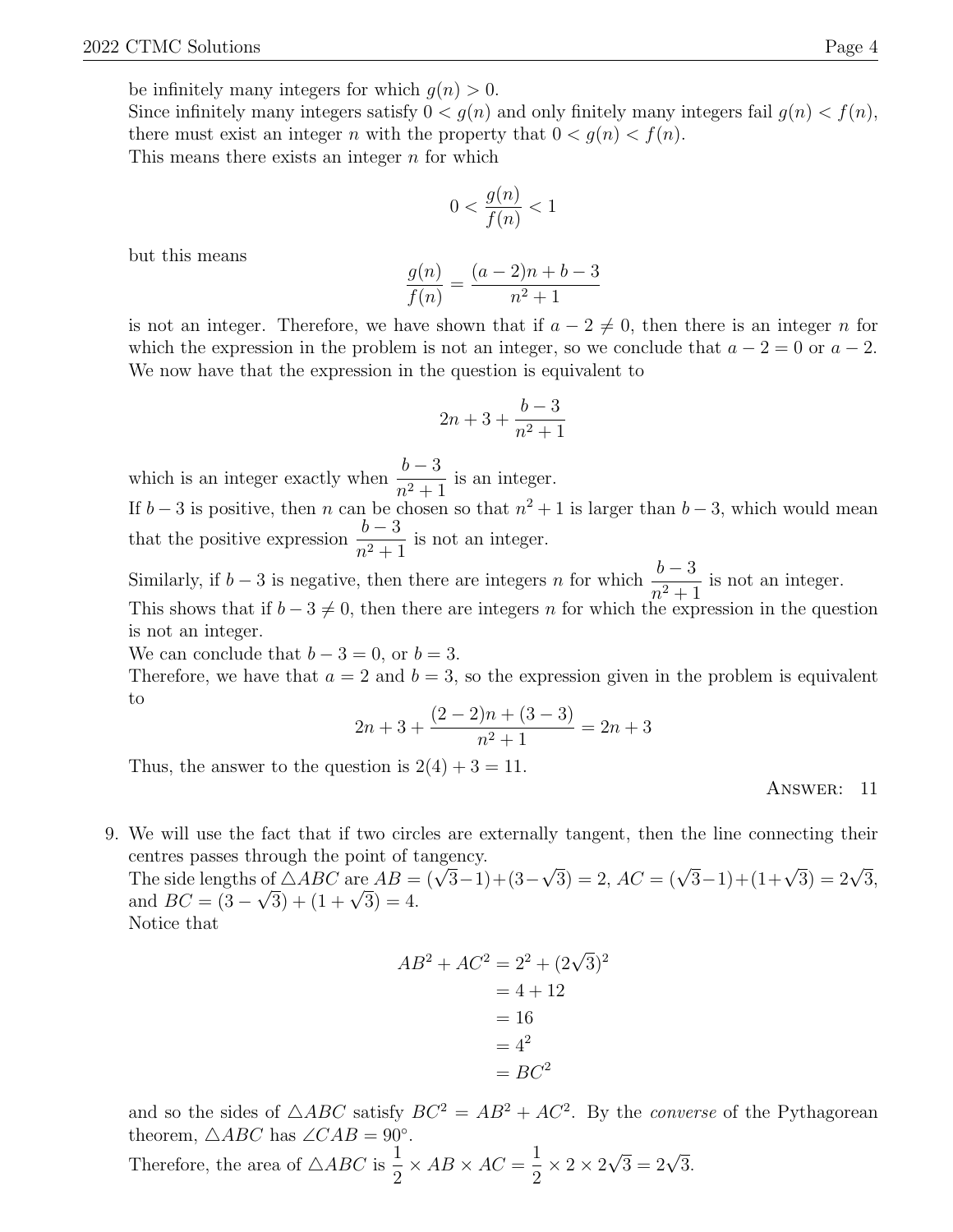Since ∠CAB = 90°, the unshaded sector that lies inside the triangle has area  $\frac{90°}{200°}$  $\frac{58}{360^{\circ}}$  = 1 4 of the area of the circle centred at A. The area of the circle centred at A is  $\pi$ . √  $(3-1)^2 = \pi(4-2)$ √ 3).

The area of the shaded region is therefore

$$
2\sqrt{3} - \frac{\pi(4 - 2\sqrt{3})}{4} = 2\sqrt{3} - \pi + \frac{1}{2}\pi\sqrt{3}
$$

.

which means  $a = 2$ ,  $b = -1$ , and  $c = \frac{1}{2}$ 2 , so  $a + b + c =$ 3 2

ANSWER:  $\frac{3}{2}$ 

10. We will count the integers with the desired property by considering four cases, one for each possible leading digit.

The leading digit is 1: In this situation, we are looking for integers of the form  $1000 + n$  where n is an integer from 1 to 999 inclusive so that  $1000 + n$  is a multiple of n.

For  $1000 + n$  to be a multiple of n, there must be some integer k so that  $kn = 1000 + n$ , which can be rearranged to get  $n(k-1) = 1000$ .

Thus,  $1000 + n$  will have the desired property exactly when n is a positive factor of 1000 that is less than 1000.

The positive factors of 1000 that are less than 1000 are

$$
1, 2, 4, 5, 8, 10, 20, 25, 40, 50, 100, 125, 200, 250, 500
$$

There are 15 integers in the list above, so we get 15 integers in this case.

The leading digit is 2: Similar to case 1, we need to find all integers n for which  $1 \leq n \leq 999$ and  $2000 + n$  is a multiple of n.

The latter condition means there is an integer k with the property that  $2000 + n = kn$  which can be rearranged to get  $2000 = n(k - 1)$ .

The positive factors of 2000 that are less than 1000 are

1, 2, 4, 5, 8, 10, 16, 20, 25, 40, 50, 80, 100, 125, 200, 250, 400, 500

of which there are 18. Therefore, there are 18 integers in this case.

The leading digit is 3: As in cases 1 and 2, we need to find all integers n for which  $1 \leq n \leq 999$ and  $3000 + n$  is a multiple of n.

Again, this means we need to count the positive factors of 3000 that are less than 1000.

If m is a factor of 3000, then it is either a multiple of 3 or it is not.

If it is not a multiple of 3, then it is one of the 15 factors of 1000 from case 1.

Otherwise, it is 3 times one of the factors of 1000 from case 1.

Among the factors from case 1, all except 500 remain less than 1000 when multiplied by 3. Therefore, there are  $15 + 14 = 29$  integers in this case.

The leading digit is 4: In this case, we need to count the positive factors of 4000 that are smaller than 1000.

The prime factorization of 4000 is  $2<sup>5</sup>5<sup>3</sup>$ .

Each factor of 4000 is either a power of 2, 5 times a power of 2, 25 times a power of 2, or 125 times a power of 2.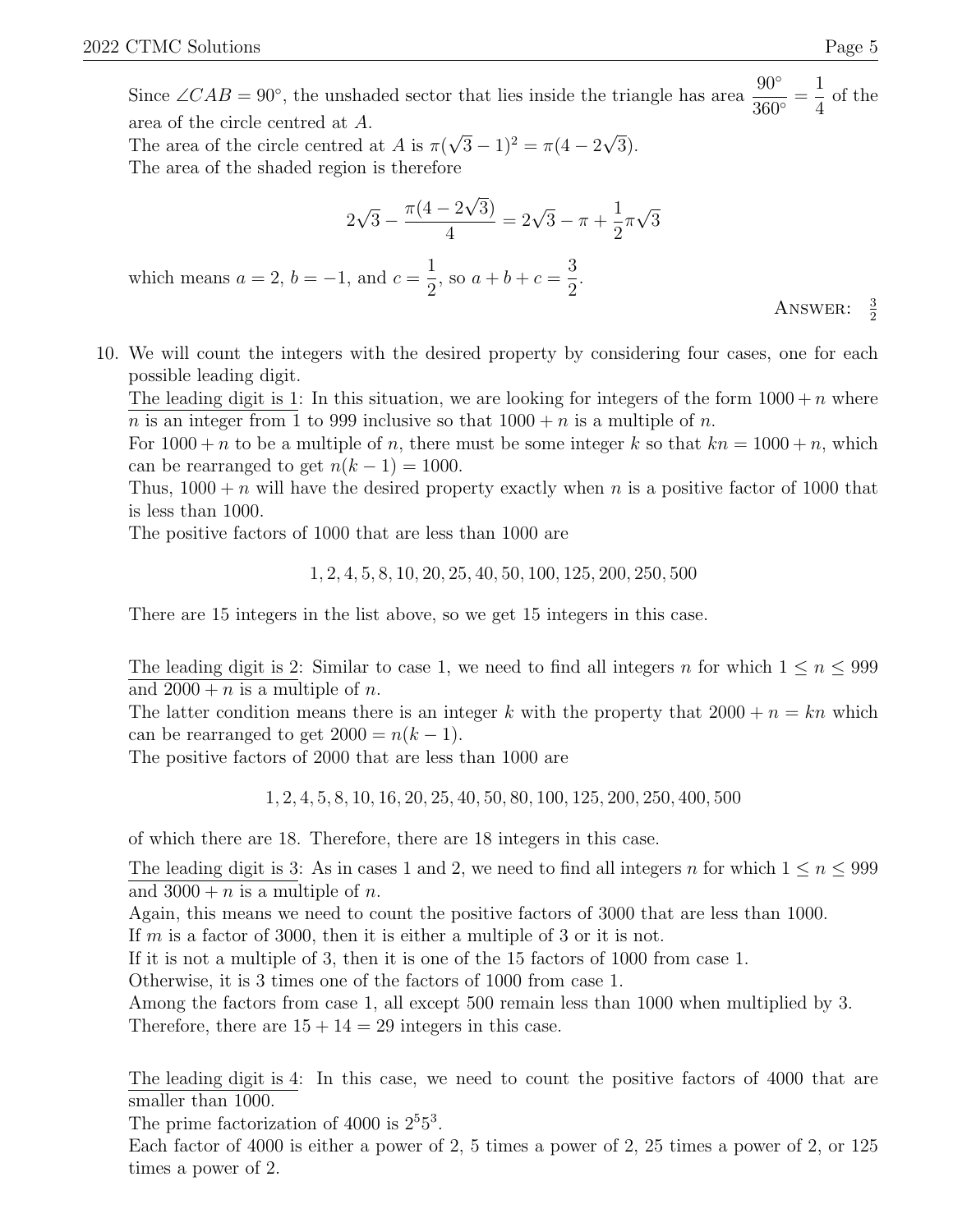Multiplying each of the powers of 2 in the previous line by 5 gives 5, 10, 20, 40, 80, and 160, each of which is less than 1000.

Multiplying 5 by each of the factors in the previous line gives 25, 50, 100, 200, 400, and 800, each of which is less than 1000.

Multiplying 5 by each of the factors in the previous line gives 125, 250, 500, 1000, 2000, 4000, three of which are less than 1000.

This gives a total of  $6 + 6 + 6 + 3 = 21$  factors of 4000 that are less than 1000, so we get 21 integers in this case.

Thus, the number of integers with the desired property is  $15 + 18 + 29 + 21 = 83$ .

Answer: 83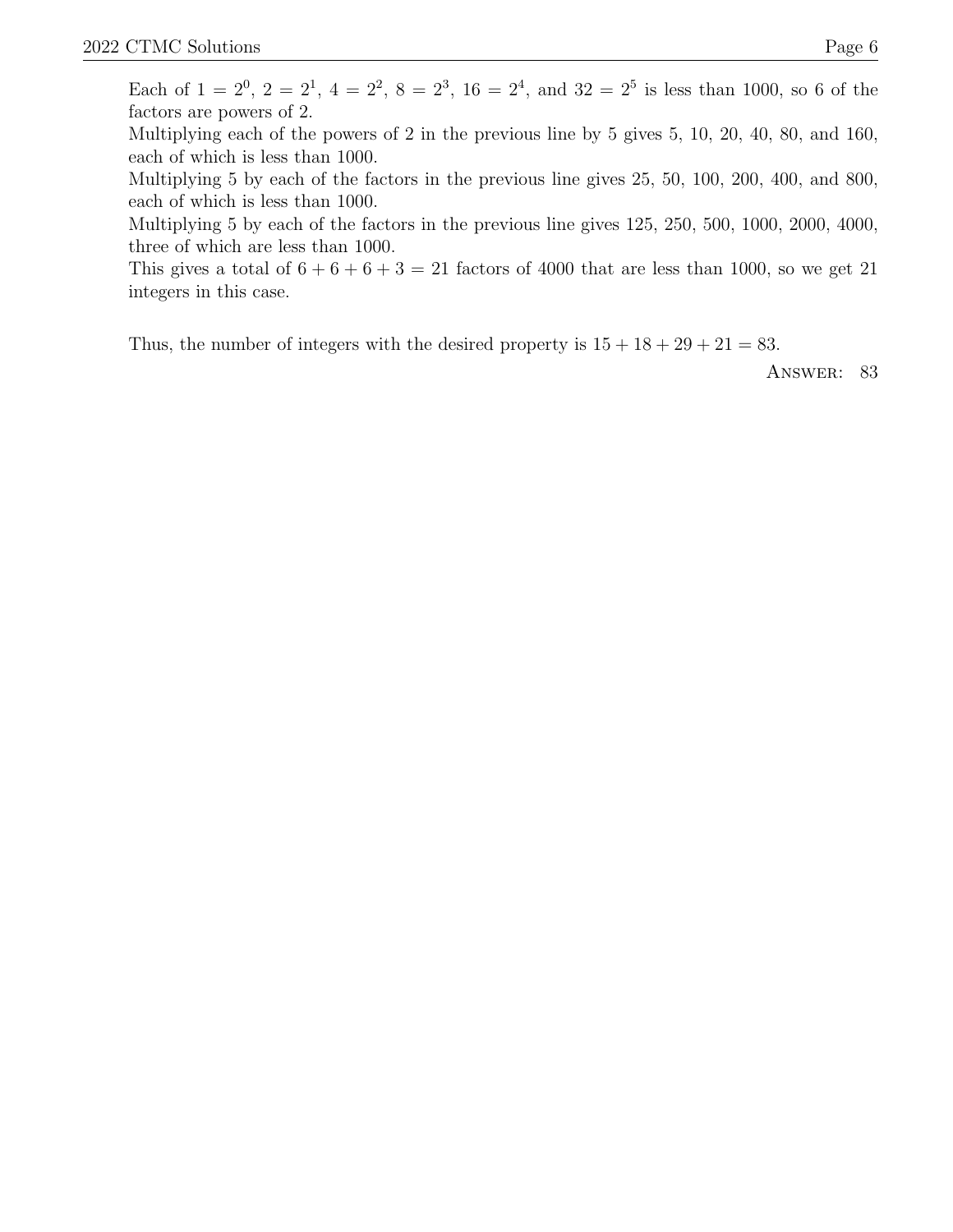# Team Problems

1. Substituting  $x = 40$  into  $x = 2z$  gives  $40 = 2z$  so  $z = 20$ . Substituting  $z = 20$  into  $y = 3z - 1$  gives  $y = 3(20) - 1 = 59$ .

- Answer: 59
- 2. The smallest two positive two-digit multiples of 6 are 12 and 18. Since 12 is a multiple of 4 and 18 is not, the answer is 18.

Answer: 18

3. Since the first digit of a four-digit integer cannot be 0, there are three integers with the given property: 2022, 2202, and 2220. The largest is 2220 and the smallest is 2022, so the answer is  $2220 - 2022 = 198$ .

Answer: 198

4. Let Y denote the number of people who answered "yes" and let N denote the number of people who answered "no".

The number of people is n, so  $n = Y + N$ . As well, since 76% of respondents said "yes", we have that  $\frac{76}{100}$ 100 = Y n = Y  $Y + N$ .

The equation  $\frac{76}{100}$ 100 = Y  $Y + N$ implies  $76Y + 76N = 100Y$  which can be rearranged to  $76N = 24Y$ . Dividing both sides by 4 gives  $19N = 6Y$ .

Since  $Y$  and  $N$  are numbers of people, they are non-negative integers. Furthermore, since a non-zero percentage of people responded with each of "yes" and "no", they must be positive integers.

Therefore, the equation  $19N = 6Y$  implies that Y is a positive multiple of 19 since 6 and 19 do not have any positive factors in common other than 1.

The smallest that Y can be is 19, and if  $Y = 19$ , then  $N =$  $(6)(19)$ 19  $= 6.$ 

If  $Y = 19$  and  $N = 6$ , then  $n = 25$ , which means  $\frac{Y}{Y}$ n = 19 25  $= 0.76$  and  $\frac{N}{N}$ n = 6 25  $= 0.24.$ 

Therefore,  $Y = 19$  and  $N = 6$  satisfy the conditions, and we have already argued that Y cannot be any smaller.

If Y is greater than 19, then n is greater than  $2(19) = 38$  since Y must be a positive multiple of 19. Therefore, the answer is 25.

Answer: 25

5. In the diagram below, there are 6 squares shaded in such a way that no two shaded squares share an edge, which shows that the answer is at least 6.

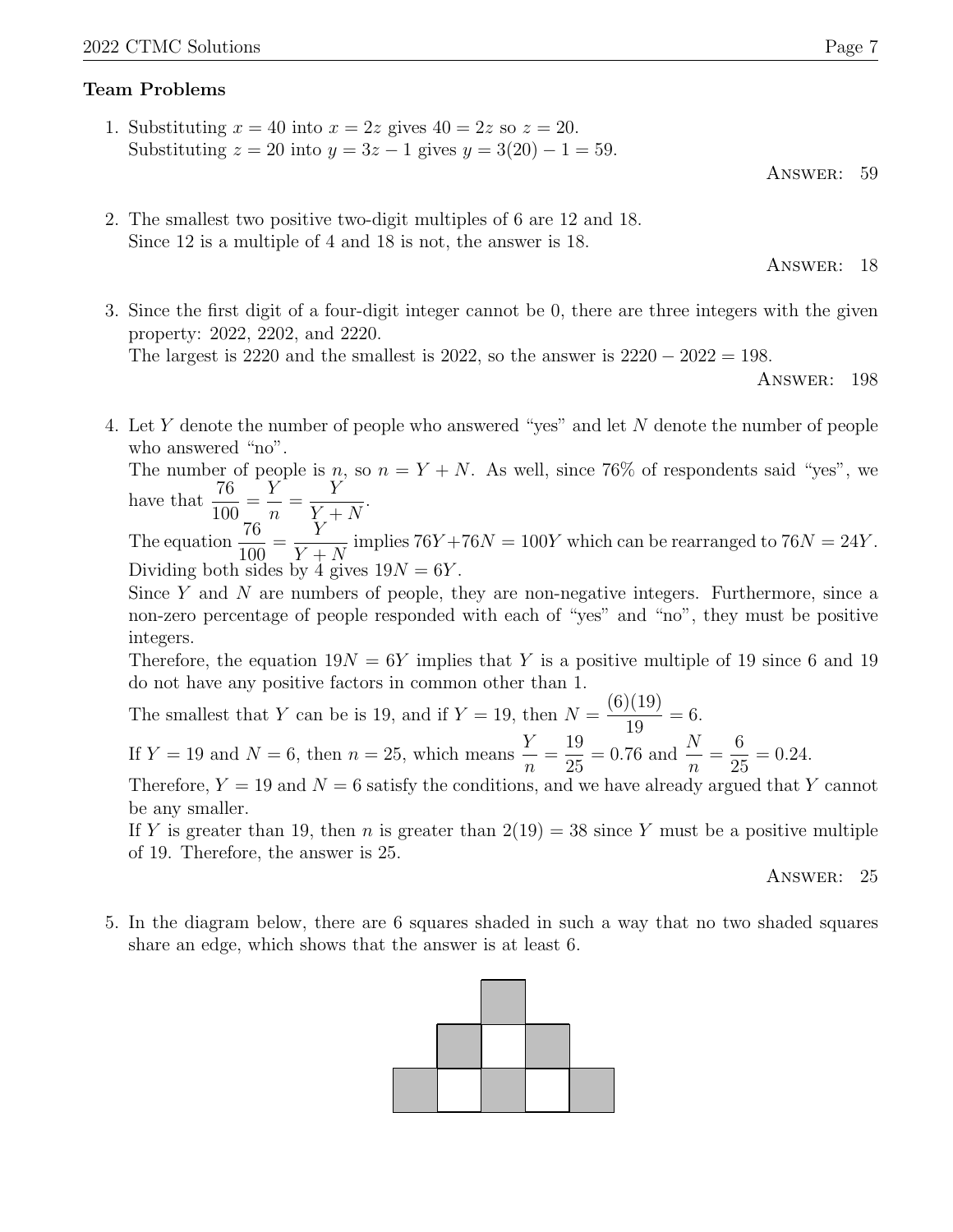We will now argue that it is impossible to shade more than 6 square in such a way that no two shaded squares share an edge, which will show that the answer to the question is 6.

If four or five squares in the bottom row are shaded, then at least two shaded squares will share an edge.

Therefore, at most 3 squares can be shaded in the bottom row.

If all three squares in the middle row are shaded, then there will be shaded squares that share an edge.

Therefore, at most 2 squares can be shaded in the middle row.

There is only one square in the top row, so at most 1 square can be shaded in the top row.

Thus, the number of squares that can be shaded so that no two shaded squares share an edge is at most  $3 + 2 + 1 = 6$ .

Answer: 6

6. Multiplying both sides of the equation by  $12x$  gives  $12 + 6 + 4 = x$ , so  $x = 22$ .

Answer: 22

7. An isosceles triangle must have at least two sides of equal length. If an isosceles triangle has at least one side of length 10 and at least one side of length 22, then its three side lengths are either 10, 10, and 22 or 10, 22, and 22. In any triangle, the sum of the lengths of any two sides must be larger than the length of the other side. Since  $10 + 10 < 22$ , a triangle cannot have sides of length 10, 10, and 22.

Therefore, the triangle's sides have lengths 10, 22, and 22, so the answer is  $10 + 22 + 22 = 54$ . Answer: 54

8. The area of interest is a triangle with vertices at the origin, the x-intercept of  $y = -2x + 28$ , and the point of intersection of the lines with equations  $y = mx$  and  $y = -2x + 28$ .



Setting  $y = 0$  in  $y = -2x + 28$  gives  $0 = -2x + 28$  which implies  $x = 14$ . Therefore, the base of the triangle has length  $14 - 0 = 14$ . Setting  $mx = -2x+28$  leads to  $x = \frac{28}{x}$  $m+2$ , and substituting this into  $y = mx$  gives  $y =$ 28m  $m+2$ , which is the height of the triangle. Using that the area of the triangle is 98, we have that  $98 = \frac{1}{2}$ 2  $\times$  14  $\times \frac{28m}{\sqrt{3}}$  $m+2$ or  $98 =$ 196m  $m+2$ . Dividing both sides of this equation by 98 gives  $1 = \frac{2m}{\sigma}$  $m+2$ , which can be rearranged to get  $m + 2 = 2m$ , which implies that  $m = 2$ .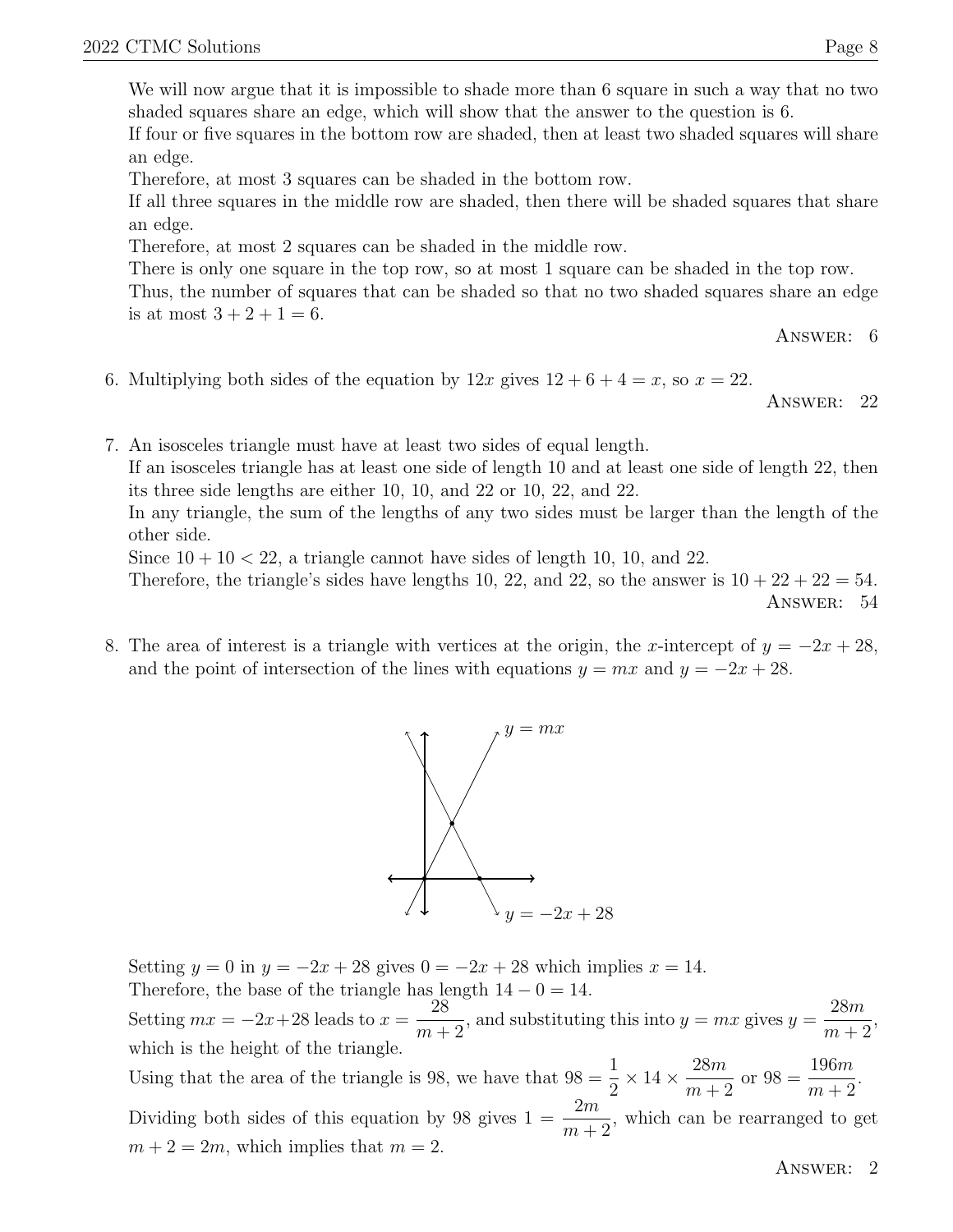Since  $10^3 = 1000$  and  $4^3 = 64$ , the side length of the original cube is 10 cm and the side length of the smaller cube is 4 cm.

The new figure has nine faces: three  $10 \text{ cm} \times 10 \text{ cm}$  squares, three  $4 \text{ cm} \times 4 \text{ cm}$  squares, and three faces obtained by removing a  $4 \text{ cm} \times 4 \text{ cm}$  square from the corner of a  $10 \text{ cm} \times 10 \text{ cm}$  square. Thus, the surface area of the new figure in  $\text{cm}^2$  is

$$
3(10^2) + 3(4^2) + 3(10^2 - 4^2) = 600
$$

[Note that this is exactly the surface area of the original cube. Can you see a simple reason why this is true?]

The shaded region is a  $4 \text{ cm} \times 4 \text{ cm}$  square, so the ratio we seek is  $4^2$ : 600 or 2:75. Therefore,  $x = 75$ .

Answer: 75

10. The expression  $\frac{8(n-1)}{2n}$  $\frac{\sigma(n-1)}{(n-1)(n-2)}$  is undefined when  $n = 1$ . For every integer  $n \neq 1$ , the expression is equal to  $\frac{8}{5}$  $n-2$ .

Thus, if *n* has the property that  $\frac{8(n-1)}{6}$  $\frac{\sigma(n-1)}{(n-1)(n-2)}$  is also an integer, then *n* must be an integer different from 1 with the property that  $n-2$  is a factor of 8. The factors of 8 are

$$
-8, -4, -2, -1, 1, 2, 4, 8
$$

The following table has these values of  $n-2$  in the first column, the corresponding values of n in the second column, and the corresponding values of  $\frac{8(n-1)}{6(n-1)}$  $\frac{O(n^2-1)}{(n-1)(n-2)}$  in the third column.

| $n-2$ | $\boldsymbol{n}$ | $8(n-1)$<br>$(n-1)(n-2)$ |
|-------|------------------|--------------------------|
| $-8$  |                  | $-1$                     |
|       | -2               | -2                       |
| $-2$  |                  |                          |
|       |                  | undefined                |
|       | 3                |                          |
| 2     |                  |                          |
|       | 6                | 2                        |
|       | 10               |                          |

Other than when  $n = 1$ , we get an integer value of  $\frac{8(n-1)}{6}$  $\frac{O(n-1)}{(n-1)(n-2)}$ . The sum of the integer values of  $\frac{8(n-1)}{6}$  $\frac{6(n-1)}{(n-1)(n-2)}$  is  $-1-2-4+8+4+2+1=8$ . Answer: 8

11. Let a be the amount in dollars initially invested in Account A, let b be the amount in dollars initially invested in Account B, and let c be the amount in dollars initially invested in Account C. The given information leads to the equations  $a + b + c = 425$ ,  $0.05a = 0.08b$ , and  $0.08b = 0.1c$ . The second and third equations can be solved for a and b, respectively, to get  $a =$ 8 5 b and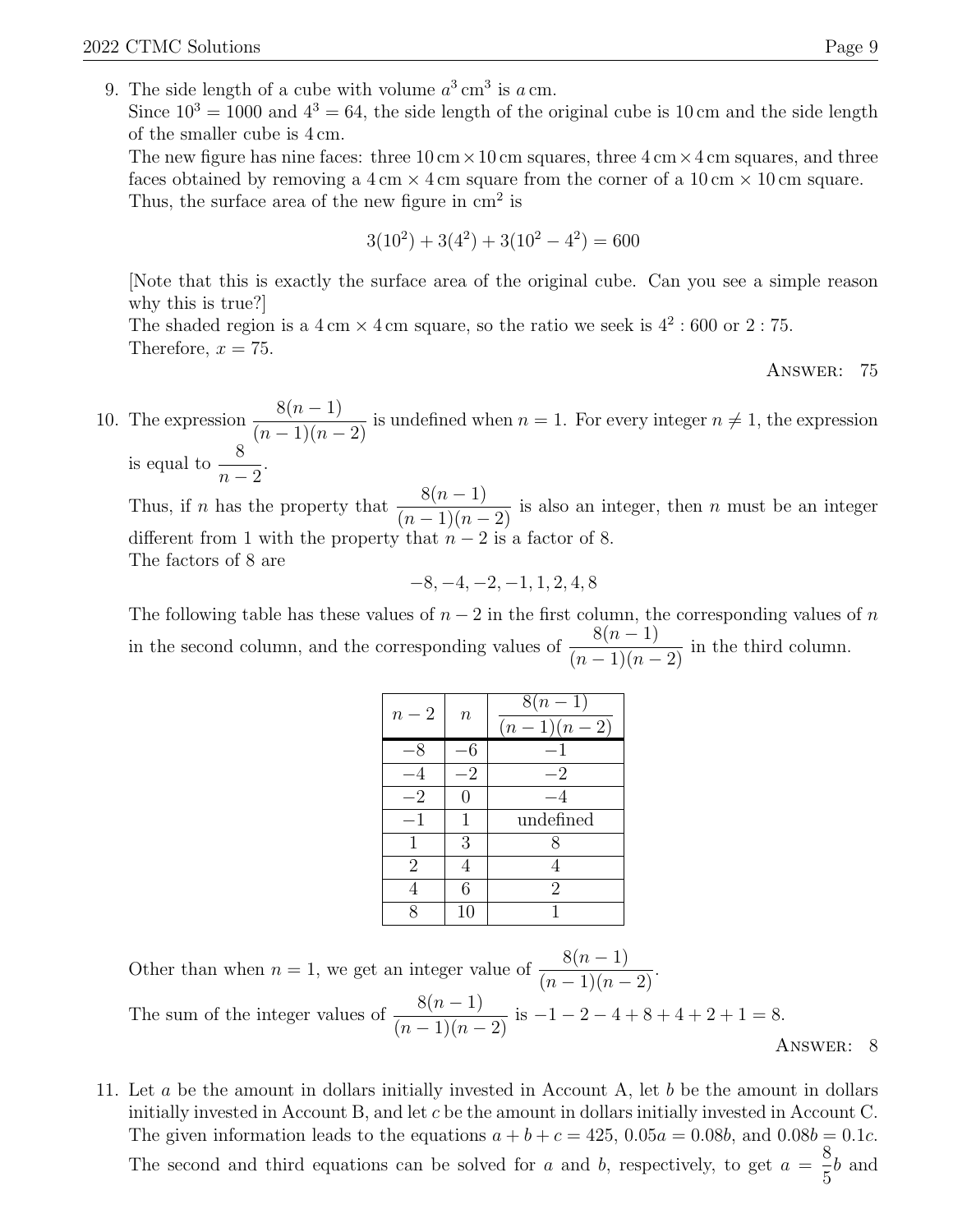$b =$ 5 4 c. Substituting  $b =$ 5 4 c into the equation  $a =$ 8 5 b, we get  $a = 2c$ . Substituting  $a = 2c$  and  $b =$ 5 4 c into the equation  $a + b + c = 425$  gives  $425 = a + b + c = 2c +$ 5 4  $c + c =$ 17 4 c Therefore, the amount in dollars initially invested in Account C is  $c =$ 4 17  $\times$  425 = 100.

Answer: \$100

## 12. Solution 1

The original line contains the points  $(0, 6)$  and  $(1, 9)$ . Translating these points 3 units up gives the points  $(0, 9)$  and  $(1, 12)$ . Translating these points 4 units to the left gives  $(-4, 9)$  and  $(-3, 12)$ . Reflecting these points in the line  $y = x$  gives  $(9, -4)$  and  $(12, -3)$ . The slope of the line through these two points is  $\frac{-3-(-4)}{-12}$  $12 - 9$ = 1 3 . Substituting  $x = 9$  and  $y = -4$  into  $y = \frac{1}{2}$ 3  $x + b$  gives  $-4 = 3 + b$  or  $b = -7$ . Therefore, the equation of the resulting line is  $y =$ 1 3  $x - 7$ , so the answer is  $-7$ .

### Solution 2

The equation of the line obtained by translating up by 3 units is  $y = 3x + 6 + 3$  or  $y = 3x + 9$ . The equation of the line obtained by translating to the left by 4 units is  $y = 3(x + 4) + 9$  or  $y = 3x + 21.$ 

To find the equation of the line obtained by reflecting the line in  $y = x$ , we interchange x and y to get  $x = 3y + 21$ , then solve for y to get  $y =$ 1 3  $x - 7$ . Therefore, the answer is  $-7$ . ANSWER:  $-7$ 

13. The sum of the integers in the list is

$$
(m+1) + 2(m+2) + 3(m+3) + 4(m+4) + 5(m+5) = 15m+1+4+9+16+25 = 15m+55
$$

The number of integers in the list is

$$
(m+1) + (m+2) + (m+3) + (m+4) + (m+5) = 5m + 15
$$

The average of the integers in the list is  $\frac{19}{6}$ 6 , so this means

$$
\frac{19}{6} = \frac{15m + 55}{5m + 15} = \frac{3m + 11}{m + 3}
$$

The above equation is equivalent to  $19(m + 3) = 6(3m + 11)$ , or  $19m + 57 = 18m + 66$ , which can be solved for m to get  $m = 9$ .

Answer: 9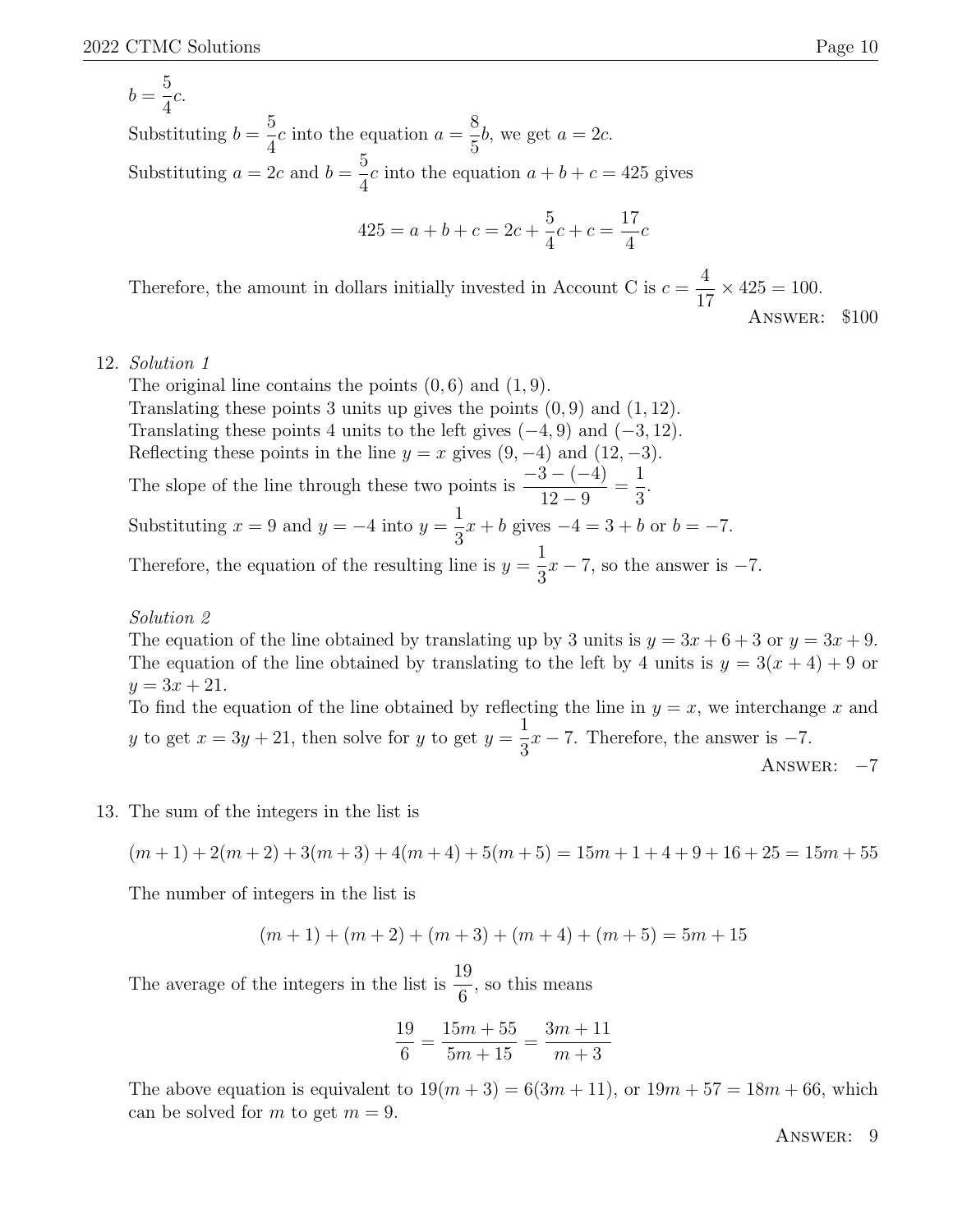This means that Ann's, Che's, and Eden's bills were distributed among each-other in some way. Che was given Ann's bill by the fourth bullet point, so if Ann was given Che's bill, then Eden would have been given her own bill.

Since nobody was given their own bill, Ann must have been given Eden's bill, so the only bill remaining for Eden to have been given is Che's.

Thus, assuming that Devi was given Bohan's bill, we have deduced that Ann was given Eden's bill, Eden was given Che's bill, and Che was given Ann's bill.

By the first bullet point, Che and Eden ordered meals with the same cost.

Since Eden was given Che's bill, the third bullet point is violated.

This means that Devi was not given Bohan's bill.

Because Che was given Ann's bill, Devi was not given Ann's bill.

As well, Devi could not have been given Che's bill because this would imply, by the second bullet point, that Che was given Devi's bill, which would violate the fourth bullet point.

By eliminating all other possibilities, we have deduced that Devi's and Eden's bills were interchanged.

This means that the remaining three bills, belonging to Ann, Bohan, and Che, were distributed among the same three people.

Similar to the reasoning from before, since nobody was given their own bill and Che was given Ann's bill, the only possibility is that Bohan was given Che's bill and Ann was given Bohan's bill.

Answer: Ann

# 15. Solution 1

The line segment  $PQ$  has slope  $\frac{-3}{2}$ 9  $=-\frac{1}{2}$ 3 . Since ∠ $PQR = 90^\circ$ , the slope of QR is the negative reciprocal of  $-\frac{1}{2}$ 3 , which is 3. The line segment  $QR$  has slope  $\frac{3-(-3)}{11}$  $x - 11$ = 6  $x - 11$ , so 6  $x - 11$  $= 3$ . This implies  $6 = 3x - 33$ , so  $3x = 39$  or  $x = 13$ .

Solution 2

In any right-angled triangle, the three vertices are equidistant from the midpoint of the hypotenuse.

The right angle is at Q, so this means that the hypotenuse of  $\triangle PQR$  is PR.

The coodinates of P are  $(2,0)$  and the coordinates of R are  $(x,3)$ , so the coordinates of the midpoint of PR is at  $\left(\frac{2+x}{2}\right)$ 2 , 3 2  $\setminus$ . The length of  $PR$  is √

$$
\sqrt{(x-2)^2 + 3^2} = \sqrt{x^2 - 4x + 13}
$$

The distance from Q to the midpoint of PR is half of  $\sqrt{x^2 - 4x + 13}$ , which leads to the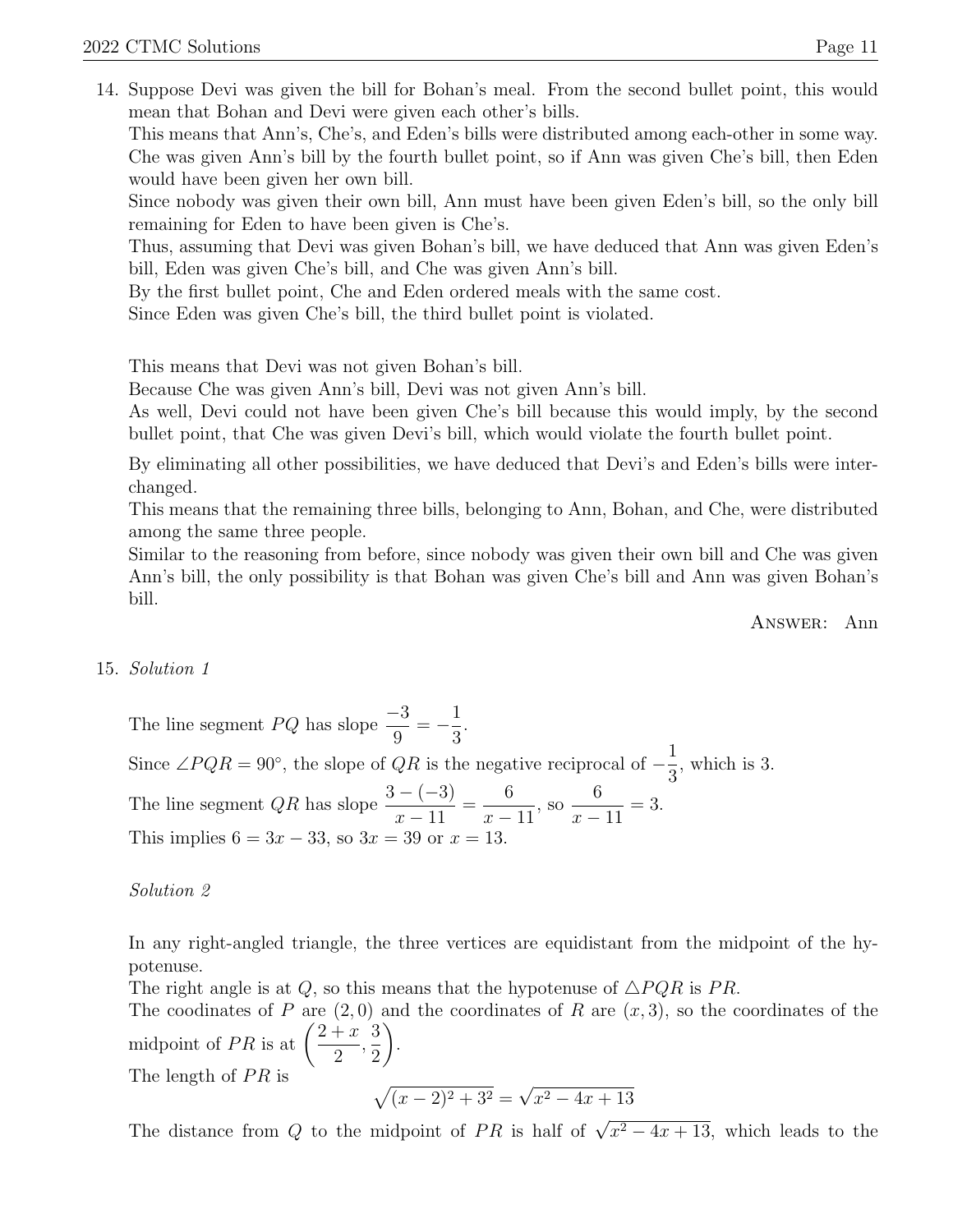equations

$$
\frac{1}{2}\sqrt{x^2 - 4x + 13} = \sqrt{\left(11 - \frac{2+x}{2}\right)^2 + \left(-3 - \frac{3}{2}\right)^2}
$$

$$
\sqrt{x^2 - 4x + 13} = 2\sqrt{\left(\frac{20 - x}{2}\right)^2 + \left(-\frac{9}{2}\right)^2}
$$

$$
x^2 - 4x + 13 = 2^2\left(\frac{20 - x}{2}\right)^2 + 2^2\left(-\frac{9}{2}\right)^2
$$

$$
x^2 - 4x + 13 = (20 - x)^2 + (-9)^2
$$

$$
x^2 - 4x + 13 = x^2 - 40x + 400 + 81
$$

$$
36x = 468
$$

$$
x = 13
$$

It can be checked that if the coordinates of R are  $(13,3)$ , that the side lengths of  $\triangle PQR$  are can be checked that if the coordinates of R are (13,3), that the side lengths of  $\triangle PQI$ <br>40,  $\sqrt{90}$ , and  $\sqrt{130}$ , which are indeed the lengths of the sides of a right-angled triangle.

ANSWER: 13

16. Using that 3 is a solution to  $x^2 - 7x + k = 0$  we have that  $3^2 - 7(3) + k = 0$  or  $k = 21 - 9 = 12$ . This means  $x^2 - 7x + k$  is  $x^2 - 7x + 12 = (x - 3)(x - 4)$ , the roots of which are 3 and 4, which means  $a = 4$ . The polynomial  $x^2-8x+k+1$  factors as  $(x-b)(x-c)$ , so upon expanding the latter expression, we have  $bc = k + 1 = 12 + 1 = 13$ . Therefore,  $a + bc = 4 + 13 = 17$ .

ANSWER: 17

17. For positive  $x$ ,

$$
g(f(x)) = \log_3(9f(x))
$$
  
= log<sub>3</sub>(9 × 9<sup>x</sup>)  
= log<sub>3</sub>(9<sup>x+1</sup>)  
= log<sub>3</sub>((3<sup>2</sup>)<sup>x+1</sup>)  
= log<sub>3</sub>(3<sup>2x+2</sup>)  
= (2x + 2) log<sub>3</sub>(3)  
= 2x + 2

A similar calculation shows that

$$
f(g(2)) = 9^{g(2)}
$$
  
=  $9^{\log_3(18)}$   
=  $3^{2 \log_3(18)}$   
=  $(3^{\log_3(18)})^2$   
=  $18^2$   
= 324

Therefore,  $2x + 2 = 324$  so  $x =$  $324 - 2$ 2  $= 161.$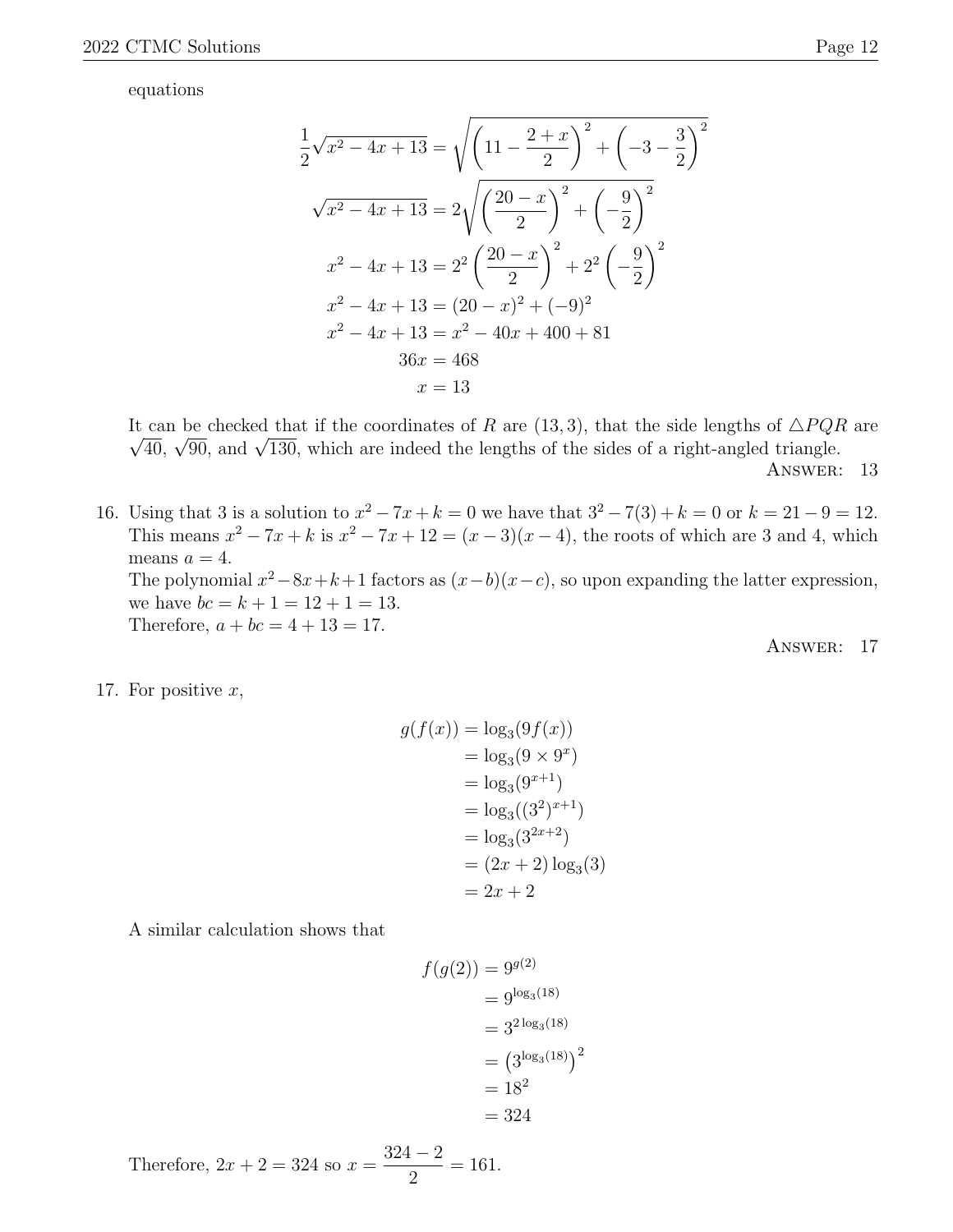- 18. If  $2022^x = 1$ , then  $x = 0$ . This means we have  $2\sin^2\theta 3\sin\theta + 1 = 0$ . The expression on the left can be factored to get  $(\sin \theta - 1) (2 \sin \theta - 1) = 0$ . Therefore, the given equation is true exactly when  $\sin \theta = 1$  or  $\sin \theta =$ 1 2 . Since  $0^{\circ} < \theta < 360^{\circ}$ , the only value of  $\theta$  with  $\sin \theta = 1$  is  $\theta = 90^{\circ}$ . The only values of  $\theta$  with  $\sin \theta =$ 1 2 are  $\theta = 30^{\circ}$  and  $\theta = 150^{\circ}$ . Therefore, the answer is  $90^{\circ} + 30^{\circ} + 150^{\circ} = 270^{\circ}$ . Answer: 270◦
- 19. The distance from point A to each of points  $B, D$ , and I is 1.

Since *ABCD* is a square of side length 1, the Pythagorean theorem implies that the distance Since *ABCD* is a square of side<br>from *A* to *C* is  $\sqrt{1^2 + 1^2} = \sqrt{2}$ .

From A to C is  $\sqrt{1^2 + 1^2} = \sqrt{2}$ .<br>A similar calculation shows that the distance from A to K is  $\sqrt{2}$  and the distance from A to A simila:<br>O is  $\sqrt{2}$ .

To compute the distance from A to M, observe that  $\triangle AOM$  is right-angled at O with  $OM = 1$ , so the distance from A to M is  $\sqrt{AO^2 + OM^2} = \sqrt{2+1} = \sqrt{3}$ .

so the distance from A to M is  $\sqrt{A}U^2 + UM^2 = \sqrt{2} + 1$ <br>The distance from A to J is 2 which is greater than  $\sqrt{2}$ .

Notice that  $J$  is the closest point to  $A$  among the points  $J, L, N, P, E, F, G$ , and  $H$ , so none Notice that  $J$  is the closest point to  $A$  among the of these points can be a distance of  $\sqrt{2}$  from  $A$ .

or these points can be a distance or  $\sqrt{2}$  from A.<br>Therefore, the points that are at a distance of  $\sqrt{2}$  from A are C, K, and O, for a total of 3.

Therefore, the points that are at a distance of  $\sqrt{2}$  from A are C,  $\Lambda$ , and O, for a total of 3.<br>By symmetry, there will be a total of 3 points at a distance of  $\sqrt{2}$  from each of B, C, D, E, F,  $G$ , and  $H$ .

Next consider point K. By reasoning similar to that which is above, each of E, F, G, and H has a distance of at least  $2 > \sqrt{2}$  from K.

nas a distance of at least  $z > \sqrt{z}$  from  $K$ .<br>Applications of the Pythagorean theorem can be used to show that the points that are  $\sqrt{2}$  away from  $K$  are  $A, C, O, N$ , and  $J$ , for a total of 5 points.

from  $K$  are  $A, C, O, N$ , and  $J$ , for a total of 5 points.<br>By symmetry, there are a total of 5 points at a distance of  $\sqrt{2}$  from each of I, J, L, M, N, O, and P.

and P.<br>We have counted 3 points at a distance of  $\sqrt{2}$  from each of the 8 points A through H, and 5 we nave counted 3 points at a distance of  $\sqrt{2}$  from each of the 8 points from *I* through *P*.

This is a total of  $8 \times 3 + 8 \times 5 = 64$ .

The lengths of the line segments were counted once for each end point, which means the total The lengths of the line segments were consider the counts every distance of  $\sqrt{2}$  twice.

Therefore, the answer is  $\frac{64}{2}$ 2  $= 32.$ 

ANSWER: 32

20. Label the centre of the circle by  $O$ , the point of tangency of AB with the circle by  $E$ , and the point of intersection of  $OE$  with  $CD$  by  $F$ :

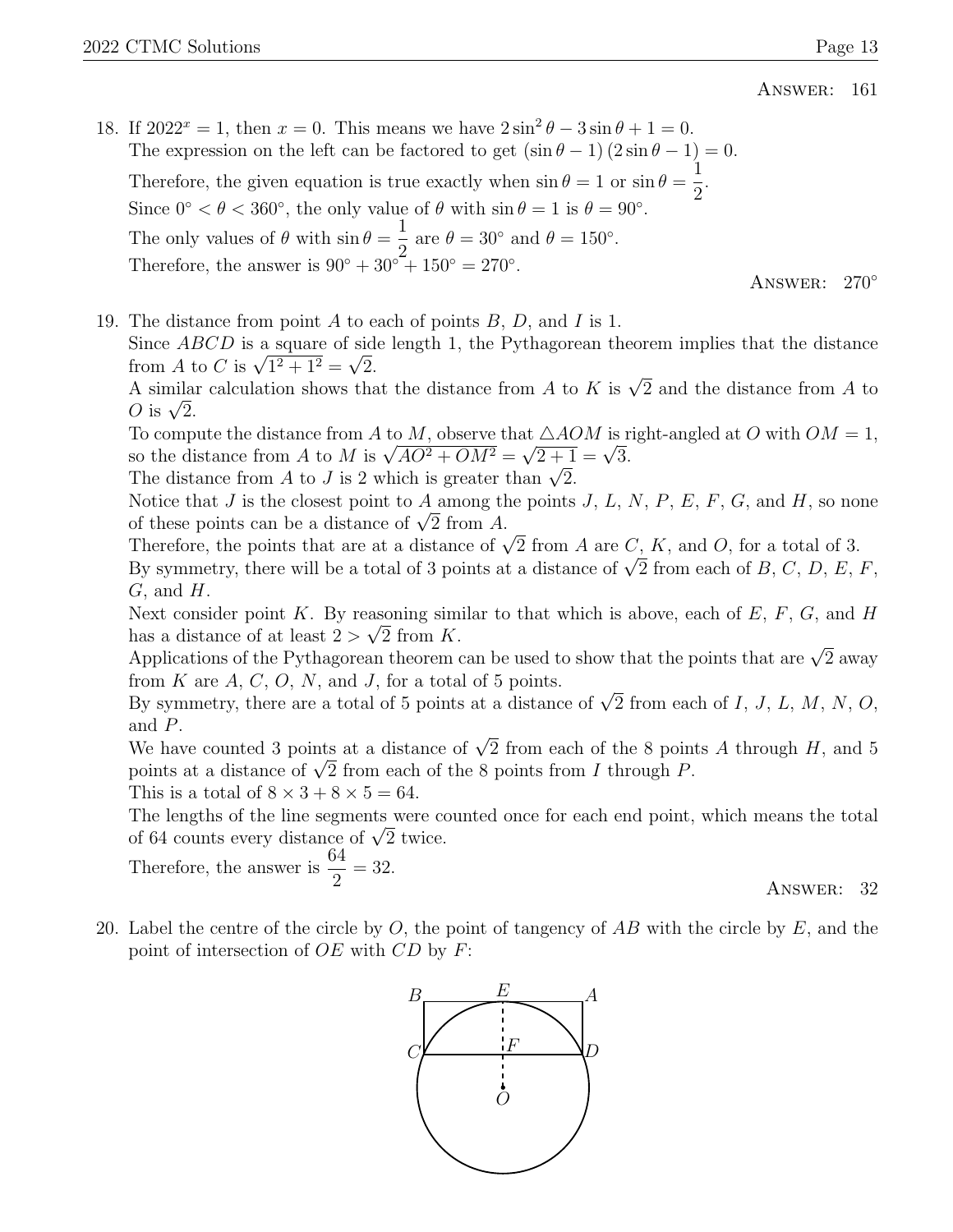Let  $EF = x$ . Then  $AD = x$ , so  $AB = 4x$ , which means  $CD = 4x$  because  $ABCD$  is a rectangle.

Using circle properties,  $OE$  is perpendicular to  $AB$ , and since  $AB$  is parallel to  $CD$ , we also have that OE, and hence, OF, is perpendicular to CD.

We now have that  $\triangle OFD$  is right-angled at F, and  $\triangle OFC$  is also right-angled at F.

Since *OC* and *OD* are radii of the same circle, they must be equal.

Triangles OFD and OFC also share side OF, so they are congruent by hypotenuse-side similarity.

Therefore, F is the midpoint of  $CD$ , so  $DF = 2x$ .

Therefore,  $F$  is the midpoint of  $CD$ , so  $DF = 2x$ .<br>It is given that the radius of the circle is  $\sqrt{5}$ , which implies that  $OF =$ √  $5 - x$  and  $OD =$ √ 5. By the Pythagorean theorem,  $OF^2 + DF^2 = OD^2$ , and after substituting the lengths computed earlier, this leads to the following equivalent equations:

$$
(\sqrt{5} - x)^2 + (2x)^2 = \sqrt{5}^2
$$
  
5 - 2 $\sqrt{5}x + x^2 + 4x^2 = 5$   

$$
5x^2 - 2\sqrt{5}x = 0
$$
  

$$
x(5x - 2\sqrt{5}) = 0
$$

this implies that either  $x = 0$  or  $5x = 2\sqrt{5}$ .

We cannot have  $x = 0$  since x is the side-length of a rectangle. Therefore,  $5x = 2\sqrt{5}$  or  $x =$  $\frac{2}{\sqrt{2}}$ 5 . The area of *ABCD* is  $x(4x) = \frac{2}{\sqrt{2}}$ 5  $\times \frac{8}{4}$ 5 = 16 5 . ANSWER:  $\frac{16}{5}$ 

$$
21. \ \ Solution \ \ 1
$$

Suppose  $ABCD$  has side length x and let G be on AC so that EG is perpendicular to AC. Set  $GE = y.$ 



When the paper is folded,  $B$  lands on  $AC$  and  $E$  does not move.

This means that  $\angle BAE = \angle GAE$ . As well,  $\angle AGE = \angle ABE = 90^{\circ}$  by construction.

Since  $\triangle ABE$  and  $\triangle AGE$  have two angles in common, they must have three angles in common. They also share side AE, so they must be congruent.

The area of AECF is the sum of the areas of  $\triangle AEC$  and  $\triangle AFC$ .

By symmetry,  $\triangle AFC$  is congruent to  $\triangle AEC$ , which means the area of AECF is

$$
2\left(\frac{1}{2} \times AC \times GE\right) = (AC)(GE)
$$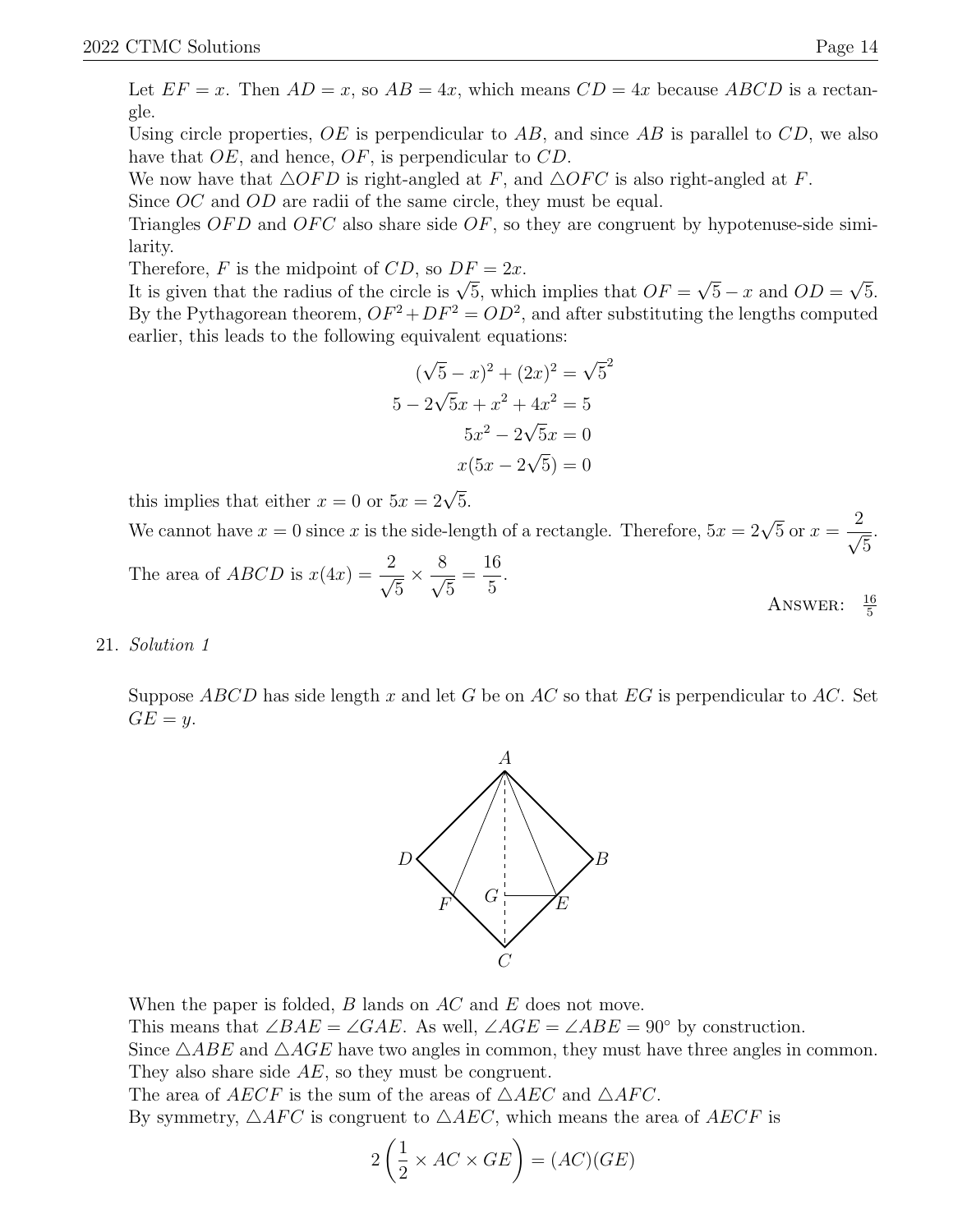The length of AC is  $\sqrt{2}x$  since it is a diagonal of a square with side length x. The rength of AC is  $\sqrt{2x}$  since it is a c<br>Therefore, the area of *AECF* is  $\sqrt{2xy}$ .

The area of the shaded region is twice the area of  $\triangle AGE$ , and since  $\triangle AGE$  is congruent to  $\triangle ABE$ , we have  $AG = AB = x$ , so the shaded region has area

$$
2\left(\frac{1}{2} \times AG \times GE\right) = (AG)(GE) = xy
$$
  

$$
xy = 1
$$

Therefore, the fraction we seek is  $\frac{xy}{\sqrt{5}}$  $2xy$ =  $\frac{1}{\sqrt{2}}$ 2 .

Solution 2

Let the side length of the square be 1, set  $BE = x$ , and define G as in Solution 1.

Using the argument from Solution 1, we get that  $GE = x$  as well.

Since AC is the diagonal of a square,  $\triangle ABC$  is isosceles with  $\angle ABC = 90^{\circ}$ , which means  $\angle ACE = 45^\circ.$ 

 $\angle$ ACE = 45<sup>-</sup>.<br>Since  $\angle CGE = 90^{\circ}$  by construction,  $\triangle CGE$  is an isosceles right triangle, so  $CE = \sqrt{\frac{E - E}{E}}$  $=\sqrt{2GE}.$ We also have that  $CE = BC - BE = 1 - x$  and  $GE = x$ , so this means  $1 - x = \sqrt{2x}$ .

Solving for x, we get  $x =$  $\frac{1}{\sqrt{2}}$  $2 + 1$ =  $\frac{1}{\sqrt{2}}$  $2 + 1$  $\times \frac{\sqrt{2}-1}{\sqrt{2}}$  $2 - 1$ = √  $2 - 1.$ 

Using the argument from Solution 1,  $\triangle ABE$ ,  $\triangle AGE$ ,  $\triangle AGF$ , and  $\triangle ADF$  are all congruent. This means the area of the shaded region is equal to twice the area of  $\triangle ABE$ , which is

$$
2\left(\frac{1}{2} \times AB \times BE\right) = x = \sqrt{2} - 1
$$

The area of AEFC is the area of the square minus the combined area of  $\triangle ABE$  and  $\triangle ADF$ . This means the area of  $AEFC$  is 1 minus twice the area of  $\triangle ABE$ , or  $1 - (\sqrt{2} - 1) = 2 - \sqrt{2}$ . Therefore, the ratio is √ √

$$
\frac{\sqrt{2}-1}{2-\sqrt{2}} = \frac{\sqrt{2}-1}{\sqrt{2}(\sqrt{2}-1)} = \frac{1}{\sqrt{2}}
$$
  
Answer:  $\frac{1}{\sqrt{2}}$ 

22. Factoring  $x^2 + xz - xy - yz$ , we have  $x(x + z) - y(x + z)$  or  $(x - y)(x + z)$ . Therefore, the integers x, y, z, and p satisfy  $(x - y)(x + z) = -p$  or  $(y - x)(x + z) = p$ . Because p is a prime number and  $y - x$  and  $x + z$  are integers, it must be that  $(y - x, x + z)$  is a factor pair of p. Observe that  $y + z = (y - x) + (x + z)$ , so  $y + z$  must be equal to the sum of the integers in a factor pair of p.

Since  $p$  is a prime number, there are only two ways to express  $p$  as the product of two integers, and they are  $p = (-1) \times (-p)$  and  $p = 1 \times p$ .

The sum of the factors in these products are  $-p-1 = -(p+1)$  and  $p+1$ , respectively. Therefore,  $y + z = \pm (p + 1)$ , so  $|y + z| = p + 1$ . ANSWER:  $p+1$ 

23. We can categorize the 64 small cubes into four groups: 8 cubes that are completely in the interior of the larger cube (and are completely invisible),  $4 \times 6 = 24$  "face cubes" that have exactly one of their faces showing,  $2 \times 12 = 24$  "edge cubes" that have exactly two faces showing, and 8 "corner cubes" that have 3 faces showing.

Notice that  $8 + 24 + 24 + 8 = 64$ , so this indeed accounts for all 64 small cubes.

The diagram below has all visible faces of the smaller cubes labelled so that faces of edge cubes are labelled with an  $E$ , faces of face cubes are labelled with an  $F$ , and faces of corner cubes are labelled with a C: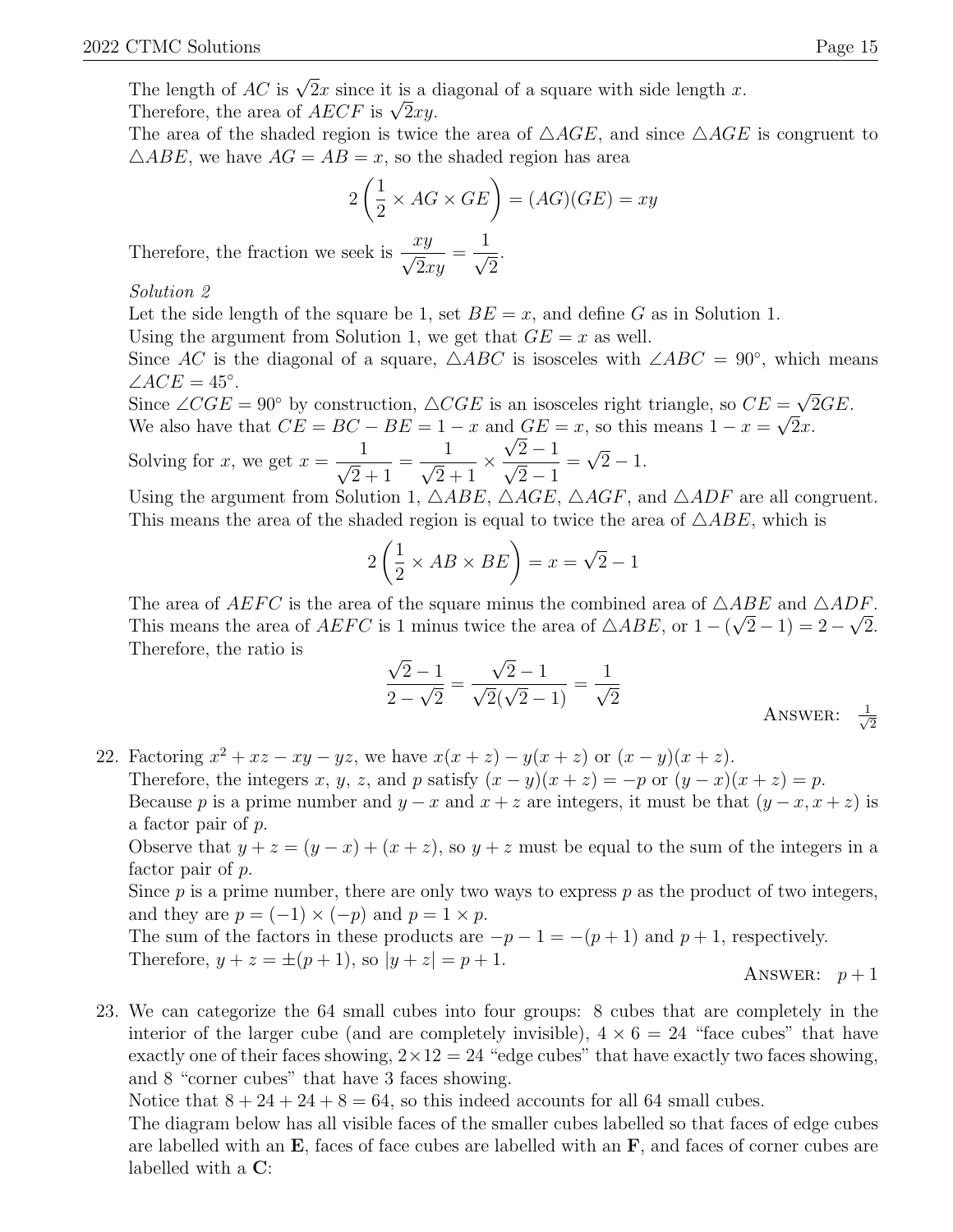

Each of the 8 corner cubes has 3 of its faces exposed.

Because of the way the faces are labelled on the small cubes, each of the 8 corner cubes will always contribute a total of  $1 + 1 + 2 = 4$  to the sum of the numbers on the outside.

Regardless of how the small cubes are arranged, the corner cubes contribute a total of  $8 \times 4 = 32$ to the total of all numbers on the outside of the larger cube.

The edge cubes can each show either a 1 and a 1 or a 1 and a 2, for a total of either 2 or 3. Thus, each edge cube contributes a total of either 2 or 3 to the total on the outside of the larger cube.

This means the smallest possible total that the edge cubes contribute is  $24 \times 2 = 48$ , and the largest possible total that they contribute is  $24 \times 3 = 72$ .

Notice that it is possible to arrange the edge cubes to show any total from 48 to 72 inclusive.

This is because if we want the total to be  $48 + k$  where k is any integer from 0 to 24 inclusive, we simply need to arrange exactly  $k$  of the edge cubes to show a total of 3.

Each of the face cubes shows a total of 1 or a total of 2. There are 24 of them, so the total showing on the face cubes is at least 24 and at most  $24 \times 2 = 48$ .

Similar to the reasoning for the edge cubes, every integer from 24 to 48 inclusive is a possibility for the total showing on the face cubes.

Therefore, the smallest possible total is  $32 + 48 + 24 = 104$ , and the largest possible total is  $32 + 72 + 48 = 152.$ 

By earlier reasoning, every integer between 104 and 152 inclusive is a possibility, so the number of possibilities is  $152 - 103 = 49$ .

Answer: 49

24. The sum of the positive integers from 1 to 9 inclusive is 45. Since each row sum must be the same, this means each row must be one third of 45 which is 15.

In the second row, the first two cells contain the integers 1 and 8, so the third must contain  $15 - 8 - 1 = 6.$ 

The integers that still need to be placed are 2, 3, 4, 5, 7, and 9.

Notice that  $15 - 9 = 6$  and that 2 and 4 are the only two integers in this list that have a sum of 6.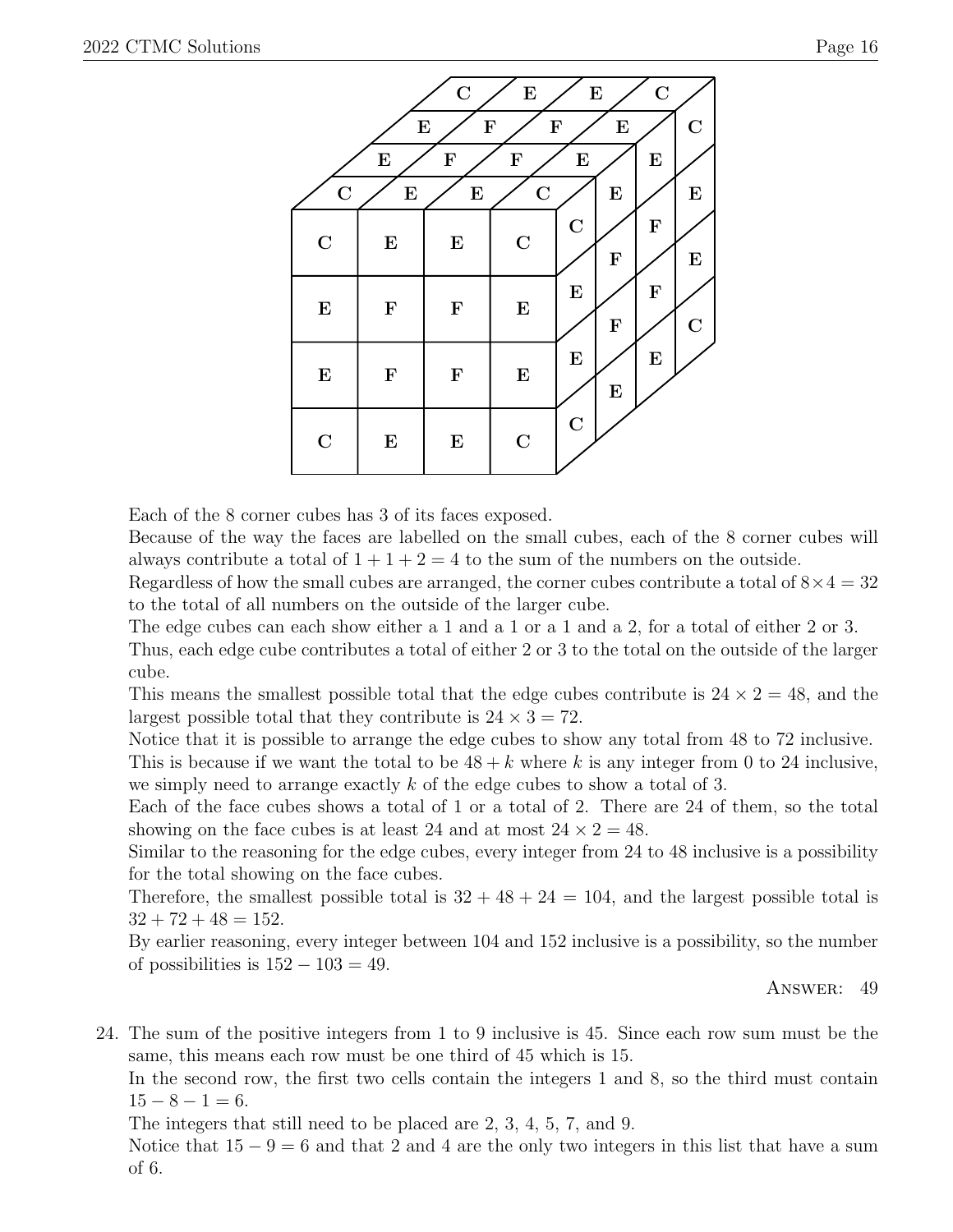Therefore, the integers 9, 4, and 2 must be in one of the remaining rows and the integers 3, 5, and 7 must be in the other.

In fact, if the integers are placed in such a way that all conditions are satisfied and the top and bottom rows are exchanged, all properties will still be satisfied and the column products will not have changed.

Therefore, we can assume that 2, 4, and 9 are in the top row.

This gives six possible ways to fill in the top two rows. They are shown below.

| ↵ |  | ∠ | ч<br>Ω |   |  |   | υ |   | u |  | Q<br>J | <u>_</u> |        | ◡ |  |
|---|--|---|--------|---|--|---|---|---|---|--|--------|----------|--------|---|--|
|   |  |   |        | n |  | ◡ |   | - |   |  |        | ◡        | $\sim$ |   |  |
|   |  |   |        |   |  |   |   |   |   |  |        |          |        |   |  |

The digits that remain to be placed are 3, 5, and 7.

We will first focus on the first partially filled in grid in which the first row contains 2, 4, and 9 from left to right.

The third column already contains 9 and 6. The integer to be placed in the third column in the bottom row is at least 3, so this means the third column product is at least  $9 \times 6 \times 3 = 162$ . By similar reasoning, the first column product is at most  $2 \times 1 \times 7 = 14$ .

Therefore, no matter how the remaining integers are placed, the difference between the largest and smallest column product will be at least  $162 - 14 = 148$ , which is greater than 40. Therefore, the 2, 4, and 9 cannot be placed in that order.

In the second grid, the second column product is at least  $9 \times 8 \times 3 = 216$  and the first column product is at most  $2 \times 1 \times 7 = 14$ , so the difference between the largest and smallest column product is at least  $216 - 14 = 202$  which is greater than 40, so the 2, 4, and 9 cannot be placed

in the order 2, 9, 4, either.

By similar reasoning, the third and fourth possibilities above can be eliminated.

Therefore, the top row must contain, from left to right, either 9, 2, and 4, or 9, 4, and 2. If the 5 is placed in the third column of the grid below,

| Y |  |
|---|--|
|   |  |
|   |  |

then the third column product will be  $4 \times 6 \times 5 = 120$ .

This would mean that the largest the first column product can be is  $9 \times 1 \times 7 = 63$ .

This would lead to the largest and smallest column products having a difference greater than 40, so 5 cannot be placed in the third column.

If 7 is placed in the third column, the difference between the largest and smallest column products would be even larger, so the 3 must be placed in the third column.

By similar reasoning, the 3 must be placed in the second column of the last grid.

We have now reduced to four possible ways to place the integers, and they are shown below with the column products given below each column.

|             |        |  |    |       |    |                | 8 <sup>1</sup> |            |    |    |   |
|-------------|--------|--|----|-------|----|----------------|----------------|------------|----|----|---|
|             |        |  |    | $5 -$ |    | 5 <sup>1</sup> |                | $3 \mid 7$ |    |    | ► |
| $\sqrt{45}$ | 112 72 |  | 63 | 80    | 72 | $\sqrt{45}$    | 96             | 84         | 63 | 96 |   |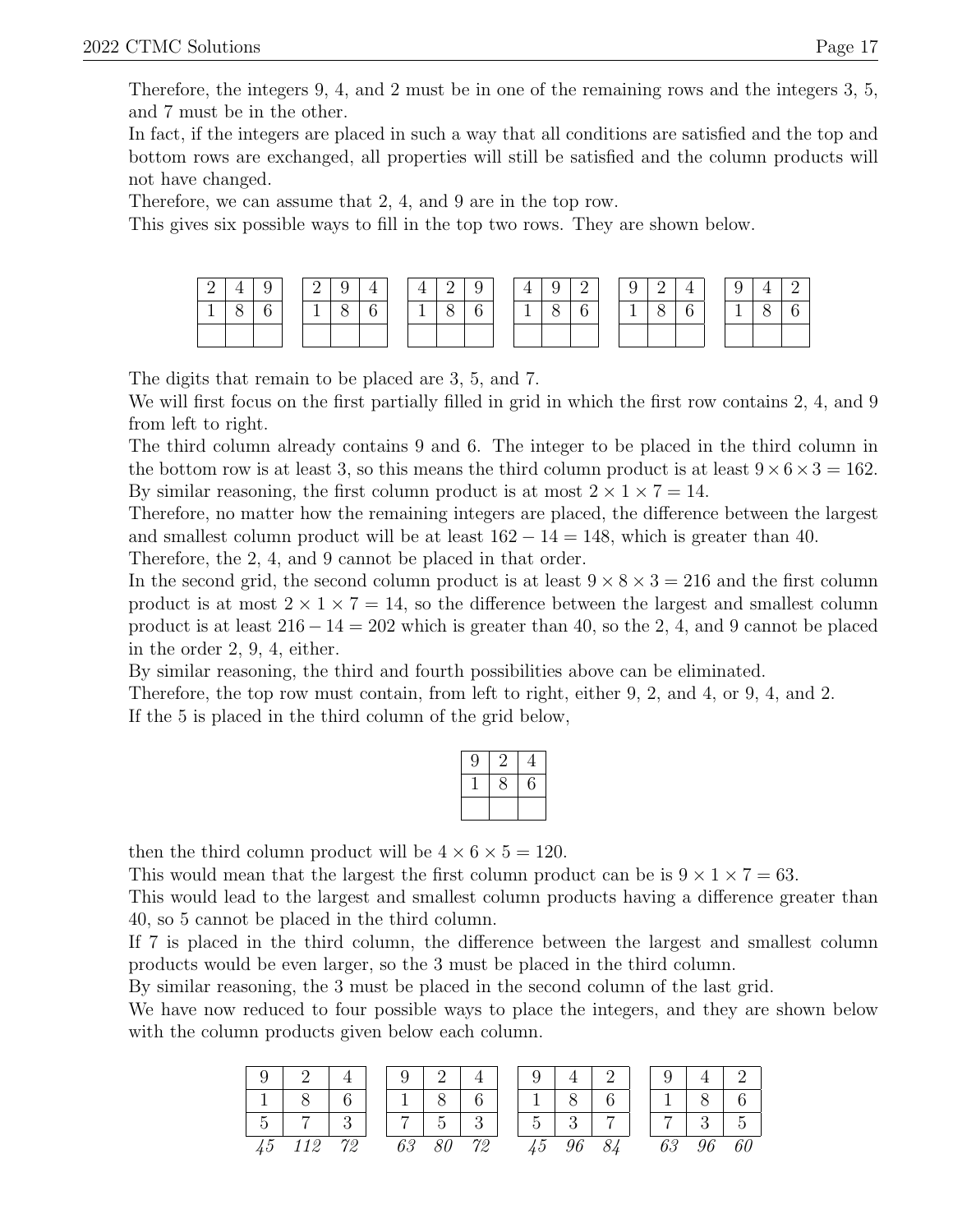The column products in the first grid are 45, 112, and 72. Since 45 and 112 differ by more than 40, this grid does not satisfy the conditions.

The column products in the second grid are 63, 80, and 72.

The difference between the largest and smallest column product is  $80 - 63 = 17$  which is less than 40, so this grid satisfies all of the conditions.

Its largest column product is 80, so 80 is one of the possibilities.

The column products in the third grid are 45, 96, and 84. Since 96 and 45 differ by more than 40, this grid does not satisfy the conditions.

The column products in the fourth grid are 63, 96, and 60.

The difference between the largest and smallest column product is  $96 - 60 = 36$  which is less than 40, so this grid satisfies all of the conditions.

Its largest column product is 96, so 96 is another possibility.

We have shown that there are exactly two ways to arrange the integers so that the conditions are satisfied, and the largest column products in these two arrangements are 80 and 96.

Answer: 80, 96

25. The solution will use two facts. The first is a general fact about triangles.

Fact 1: Suppose  $\triangle QRS$  has X on  $QR$  and Y on SR so that  $XR = 2QX$  and  $YA = 2SY$ . If  $Z$  is the point of intersection of  $QY$  and  $SX$  and  $W$  is the point where the extension of  $RZ$ intersects  $QS$ , then  $WR = 5WZ$ .



The second fact that we will use is specific to the question.

*Fact 2*: The point M is on the line segment connecting D to E so that  $MD = 2EM$ .

(Note: this justifies the fact that  $EH$  and  $CM$  intersect as implied by the problem statement.)

We will answer the question before proving the two facts.

To start, we will show that the altitude of tetrahedron ABCD is 5 times that of EBCP.

Let K be the point where the line through DP intersects  $\triangle ABC$  and let L be the point in  $\triangle ABC$  so that DL is perpendicular to  $\triangle ABC$ , and let V be the point on  $\triangle ABC$  so that PV is perpendicular to  $\triangle ABC$ .

By construction, DL is the altitude of ABCD from A to  $\triangle ABC$  and PV is the altitude of EBCP from P to  $\triangle EBC$ .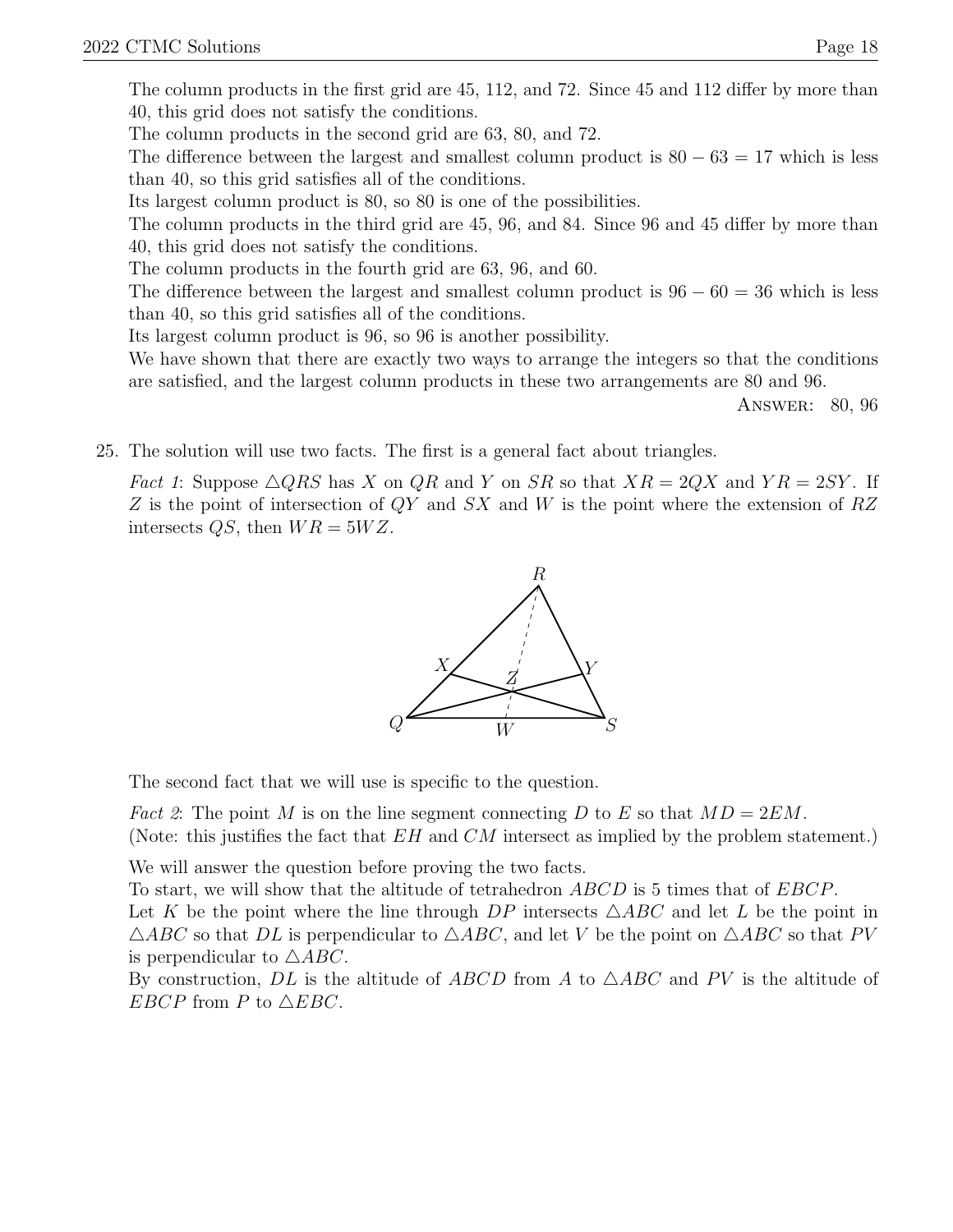

By Fact 2, M is on DE so that  $MD = 2EM$  and H is on DC so that  $HD = 2CH$  by assumption.

By Fact 1,  $KD = 5KP$ .

Since  $\triangle$ KPV and  $\triangle$ KDL share an angle at K and both have a right angle, the triangles are similar.

This means  $\frac{PV}{Dt}$ DL = KP KD = 1 5 .

Thus, the length of the altitude of *ABCD* is five times that of *EBCP*.

Since E is the midpoint of AB, the area of  $\triangle EBC$  is half that of  $\triangle ABC$ .

Thus, the base area of tetrahedron  $EBCP$  is half that of tetrahedron  $ABCD$ , while the heights are in ratio 1 : 5, which means that the volumes are in the ratio 1 : 10.

Now for the proofs of the facts.

Proof of Fact 1

We will first show that the height of  $\triangle QZS$  from Z is one fifth the height of  $\triangle QRS$  from R. Suppose  $\triangle QZS$  has height  $h_1$  from Z and  $\triangle QRS$  has height  $h_2$  from R. The first goal is to show that  $\frac{h_1}{h_1}$  $h_2$ = 1 5 .

The area of  $\triangle QZS$  is  $\frac{1}{2}$  $\frac{1}{2}(QS)h_1$  and the area of  $\triangle QRS$  is  $\frac{1}{2}$  $\frac{1}{2}(QS)h_2.$ Thus, if we take the ratio of their areas we get

$$
\frac{\frac{1}{2}(QS)h_1}{\frac{1}{2}(QS)h_2} = \frac{h_1}{h_2}
$$

and so the ratio of their heights is the same as the ratio of their areas.

This means we can show that  $\frac{h_1}{h_1}$  $h_2$ = 1 5 by showing that the area of  $\triangle QRS$  is 5 times the area of  $\triangle QZS$ .

To do this, draw a line from R to Z and label the areas of  $\triangle QXZ$ ,  $\triangle RXZ$ ,  $\triangle RYZ$ ,  $\triangle SYZ$ , and  $\triangle QZS$  by  $A_1$ ,  $A_2$ ,  $A_3$ ,  $A_4$  and  $A_5$ , respectively.

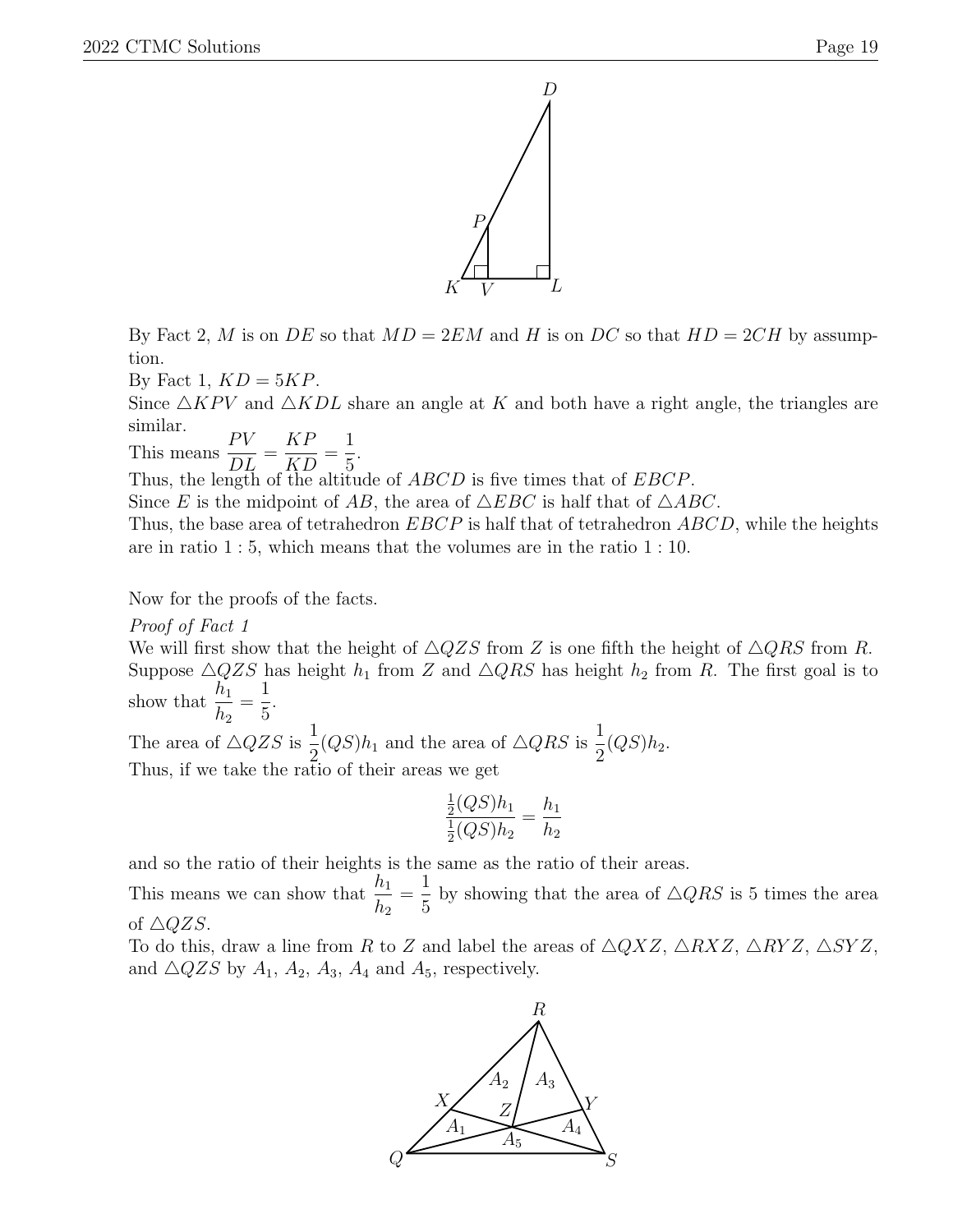We will now make several observations about the areas  $A_1$  through  $A_5$ . Since  $\triangle QXZ$  and  $\triangle RXZ$  have the same altitude from Z to  $QR$  and their bases satisfy  $XR = 2QX$ , we get that

$$
A_2 = 2A_1 \tag{1}
$$

By similar reasoning, we also get the equations

$$
A_3 = 2A_4 \tag{2}
$$

$$
A_2 + A_3 + A_4 = 2(A_1 + A_5) = 2A_1 + 2A_5 \tag{3}
$$

$$
A_1 + A_2 + A_3 = 2(A_4 + A_5) = 2A_4 + 2A_5
$$
\n<sup>(4)</sup>

Substituting Equation (1) into Equation (3) gives  $A_2 + A_3 + A_4 = A_2 + 2A_5$  which simplifies to  $A_3 + A_4 = 2A_5$ .

Substituting Equation (2) into Equation (4) gives  $A_1 + A_2 + A_3 = A_3 + 2A_5$  which simplifies to  $A_1 + A_2 = 2A_5$ .

Adding  $A_3 + A_4 = 2A_5$  and  $A_1 + A_2 = 2A_5$  gives  $A_1 + A_2 + A_3 + A_4 = 4A_5$ .

Adding  $A_5$  to both sides gives  $A_1 + A_2 + A_3 + A_4 + A_5 = 5A_5$ , which exactly says that the area of  $\triangle QRS$  is five times that of  $\triangle QZS$ .

We will now let T be the point on  $QS$  so that RT is perpendicular to  $QS$  and let U be on WT so that ZU is perpendicular to RW.



Note that ZU is the height of  $\triangle QZS$  from Z and RT is the height of  $\triangle QRS$  from R, so we know that  $RT = 5ZU$ .

Since ∠ $WUZ = \angle WTR = 90^{\circ}$  and ∠ $ZWU = \angle RWT$ ,  $\triangle ZWU$  is similar to  $\triangle RWT$ . Since  $\frac{ZU}{RT}$ RT = 1 5 , we get that  $\frac{WZ}{WZ}$  $WR$ = 1 5 , which proves the fact.

Proof of Fact 2

Consider  $\triangle ADB$  and  $\triangle FDG$ . It is given that  $\frac{FD}{AD}$  $\frac{1}{AD} =$ 2 3 = GD  $BD$ , and since the triangles have a common angle at D, they are similar by side-angle-side similarity. Let N be the point at which  $DE$  intersects  $FG$ .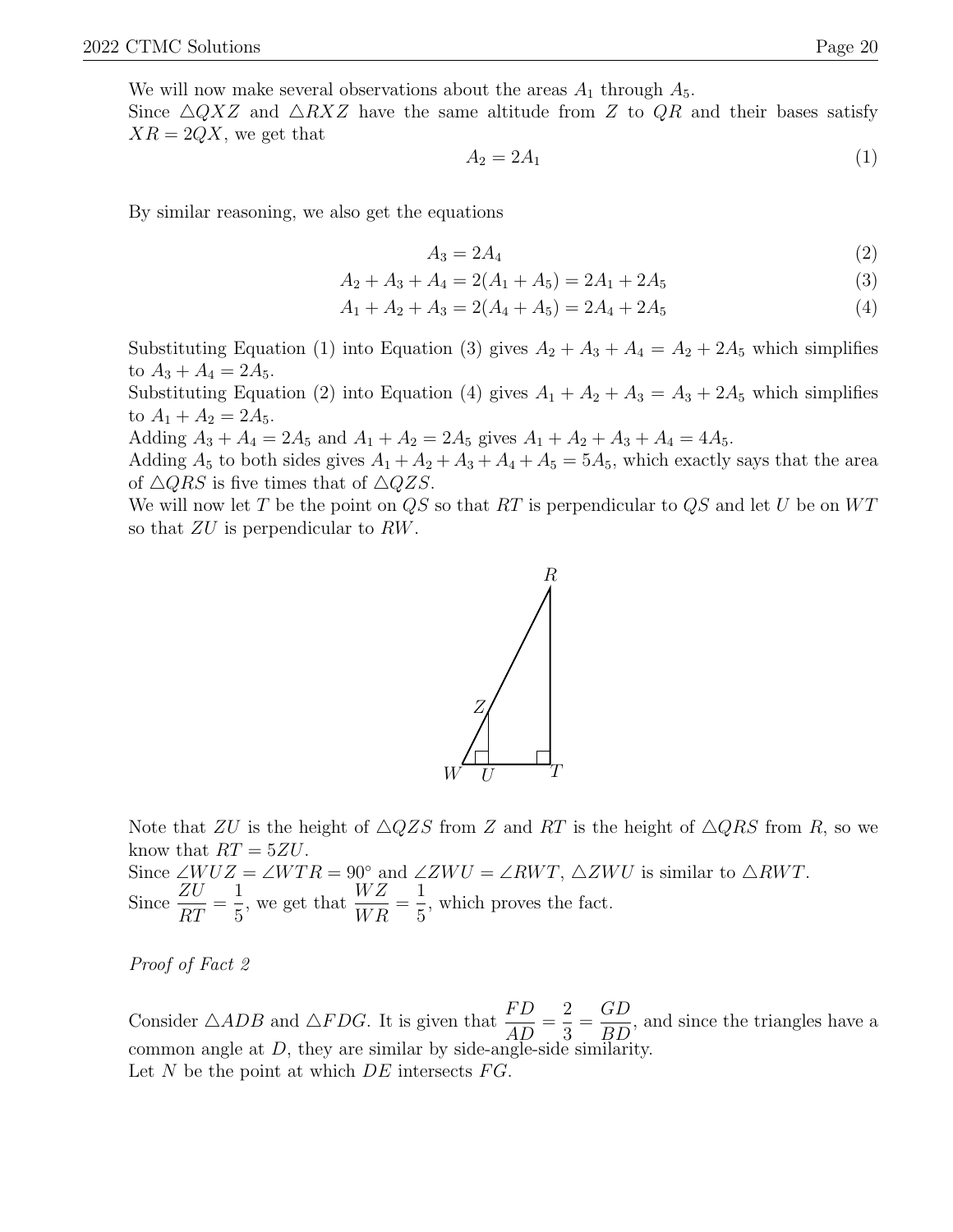

Since  $\triangle ADB$  is similar to  $\triangle FDG$ ,  $\angle DFN = \angle DAE$ .

We also have that  $\angle FDN = \angle ADE$  since they are the same angle, which implies that  $\triangle FDN$ is similar to  $\triangle ADE$  since if two triangles have two angles in common, they must have three angles in common.

.

Since  $\frac{FD}{4 D}$  $\frac{1}{AD} =$ 2 3 , similarity implies  $\frac{FN}{4}$  $\frac{1}{AE}$  = 2 3 By similar reasoning,  $\frac{GN}{RT}$ BE = 2 3 .

Rearranging these two equations leads to  $FN =$ 2 3  $AE$  and  $GN =$ 2 3  $BE$ , but  $E$  is the midpoint of  $AB$ , so  $AE = BE$ , and hence,  $FN = GN$ .

This means N is the midpoint of FG, so  $M = N$ , which shows that M is on DE since N is on DE.

Finally, since  $\triangle FDM$  and  $\triangle ADE$  are similar, that  $\frac{MD}{ED}$ ED = F D  $\frac{1}{AD} =$ 2 3 , which means that  $M$  is on DE so that  $MD = 2EM$ .

> ANSWER:  $\frac{1}{10}$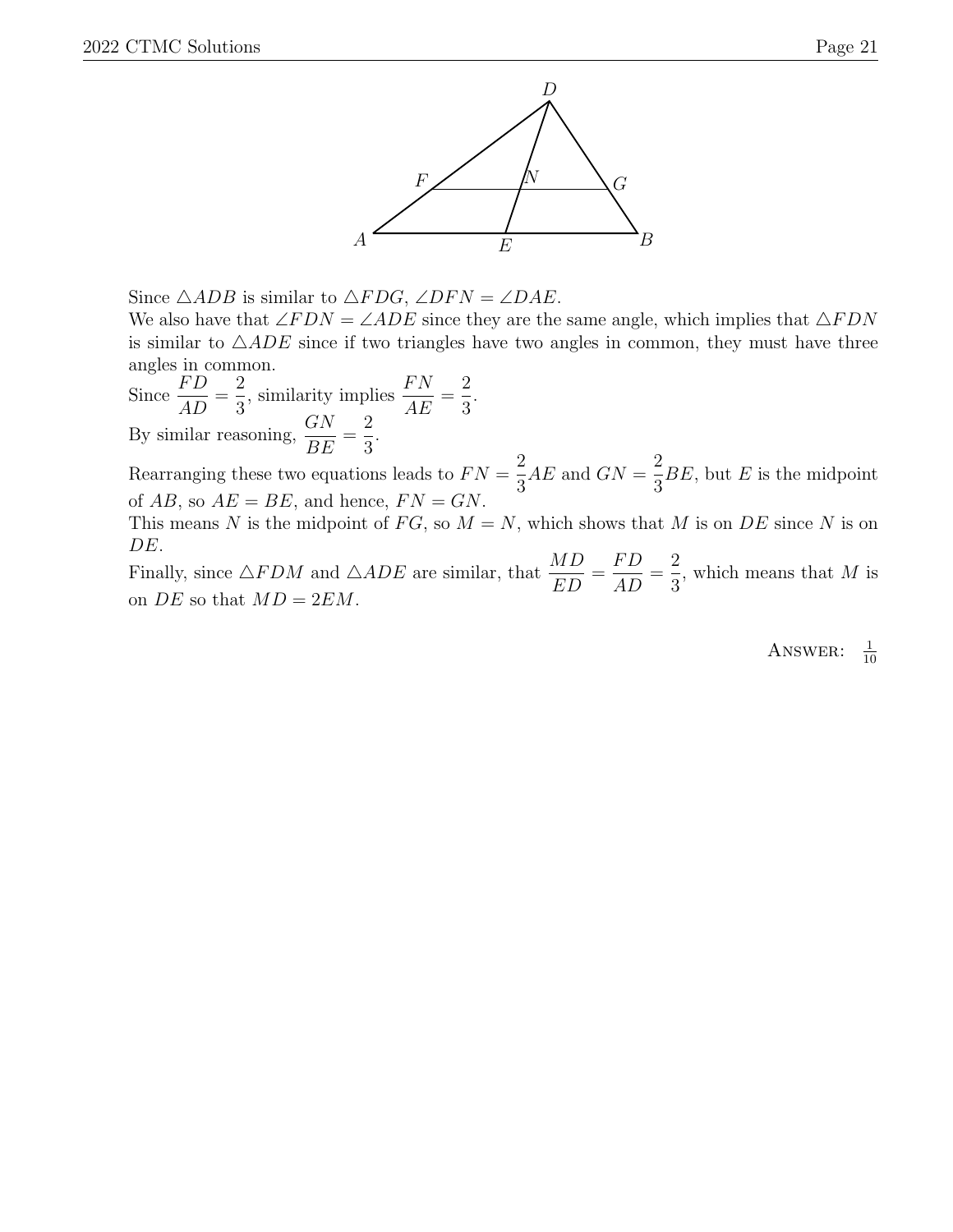#### Relay Problems

(Note: Where possible, the solutions to parts (b) and (c) of each Relay are written as if the value of t is not initially known, and then t is substituted at the end.)

- 0. (a) Evaluating,  $\frac{2+5\times5}{2}$ 3 =  $2 + 25$ 3 = 27 3  $= 9.$ 
	- (b) The area of a triangle with base 2t and height  $2t 6$  is  $\frac{1}{2}$ 2  $(2t)(2t-6)$  or  $t(2t-6)$ . The answer to (a) is 9, so  $t = 9$  which means  $t(2t - 6) = 9(12) = 108$ .
	- (c) Since  $\triangle ABC$  is isosceles with  $AB = BC$ , it is also true that  $\angle BCA = \angle BAC$ . The angles in a triangle add to  $180^\circ$ , so

$$
180^{\circ} = \angle ABC + \angle BAC + \angle BCA
$$
  
=  $\angle ABC + 2\angle BAC$   
=  $t^{\circ} + 2\angle BAC$ 

The answer to (b) is 108, so  $t = 108$ . Therefore,

$$
\angle BAC = \frac{1}{2}(180^\circ - t^\circ) = \frac{1}{2}(180^\circ - 108^\circ) = \frac{1}{2}(72^\circ) = 36^\circ.
$$
  
Answer: 9, 108, 36°

1. (a) Since 33 is positive,  $\frac{\Box}{\Box}$ 11  $\lt$ 2 3 implies

$$
33\left(\frac{\square}{11}\right) < 33\left(\frac{2}{3}\right)
$$

which simplifies to  $3 \times \square < 22$ .

The largest multiple of 3 that is less than 22 is  $3 \times 7$ , so this means the number in the box cannot be larger than 7.

Indeed,  $\frac{7}{11}$ 11 = 21 33 is less than  $\frac{2}{3}$ 3 = 22 33 , so the answer is 7.

(b) Rearranging the equation, we have  $2x = -t - 9$  or  $x =$  $-t-9$ 2 , so

$$
x + 4 = \frac{-t - 9}{2} + 4 = \frac{-t - 9 + 8}{2} = \frac{-t - 1}{2}
$$

Substituting  $t = 7$  into this equation gives  $x + 4 =$  $-7-1$ 2  $=-4.$ 

(c) The vertices of the triangle are the origin and the points at which the line intersects the  $x$ - and  $y$ -axes.

When  $y = 0$ , we get  $0 = tx + 6$  so  $x =$ −6 t . When  $x = 0$ , we get  $y = t(0) + 6$  so  $y = 6$ .

The triangle is right-angled at the origin, its height is 6, and its base the distance from −6 t to the origin.

If t is negative, then the base is  $\frac{-6}{4}$ t , and if t is positive, then the base is  $\frac{6}{4}$ t . Therefore, if  $t$  is negative, then the area of the triangle is

$$
\frac{1}{2} \times 6 \times \frac{-6}{t} = \frac{-18}{t}
$$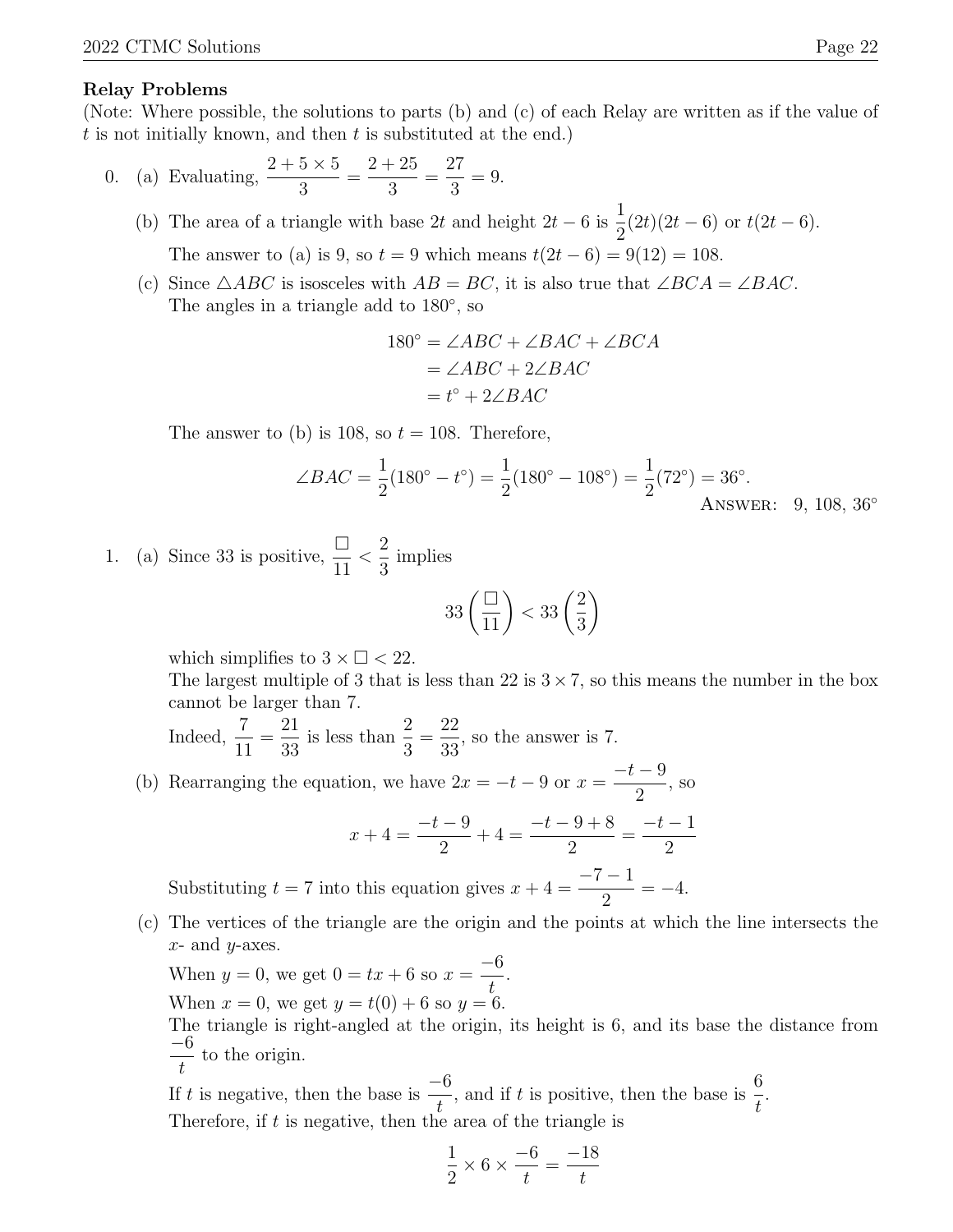and if  $t$  is positive, then the area of the triangle is

$$
\frac{1}{2} \times 6 \times \frac{6}{t} = \frac{18}{t}
$$

Since  $t = -4$  which is negative, the area of the triangle is  $\frac{-18}{4}$ −4 = 9 2 . ANSWER:  $(7, -4, \frac{9}{2})$ 

- 2. (a) The prime numbers between 10 and 30 are 11, 13, 17, 19, 23, and 29, which means  $x = 6$ . Factoring the numerator in  $\frac{x^2-4}{x^2-4}$  $x + 2$ gives  $(x - 2)(x + 2)$  $x + 2$ which is equal to  $x - 2$  as long as  $x \neq 2$ . Since  $x = 6$ , the answer is  $6 - 2 = 4$ .
	- (b) Let A be the number of beans that Alida has,  $B$  be the number of beans that Bono has, and C be the number of beans that Cate has. The given information translates to

$$
A + B = 6t + 3
$$

$$
A + C = 4t + 5
$$

$$
B + C = 6t
$$

Adding these three equations together gives  $2(A + B + C) = 16t + 8$ , which implies  $A + B + C = 8t + 4.$ 

Subtracting  $A + C = 4t + 5$  from  $A + B + C = 8t + 4$  gives

$$
B = (A + B + C) - (A + C) = (8t + 4) - (4t + 5) = 4t - 1
$$

Substituting  $t = 4$  into  $B = 4t - 1$  gives  $B = 4(4) - 1 = 15$ .

- (c) Suppose x is the real number such that  $x^2 tx + 36 = 0$  and  $x^2 8x + t = 0$ . Therefore, we get that  $x^2 - tx + 36 = x^2 - 8x + t$  which can be rearranged to get  $36 - t =$  $tx - 8x = (t - 8)x$ . Dividing by  $t - 8$  gives  $x =$  $36 - t$  $t-8$ . Substituting  $t = 15$  gives  $x =$  $36 - 15$  $15 - 8$ = 21 7  $= 3.$ Answer: (4, 15, 3)
- 3. (a) A cube with edge length x has six square faces with area  $x^2$ , so its surface area is  $6x^2$ . This means  $6x^2 = 1014$  so  $x^2 = 169$ . Since x is an edge length, it is positive, so  $x =$ √  $169 = 13.$ 
	- (b) Multiplying through by  $3(t+x)$  gives  $3(5+x) = 2(t+x)$ . Expanding gives  $15 + 3x = 2t + 2x$  which can be rearranged to  $x = 2t - 15$ . Substituting  $t = 13$  gives  $x = 2(13) - 15 = 11$ .
	- (c) Let E be on AD so that BE is perpendicular to  $AE$ .

 $\frac{9}{2}$